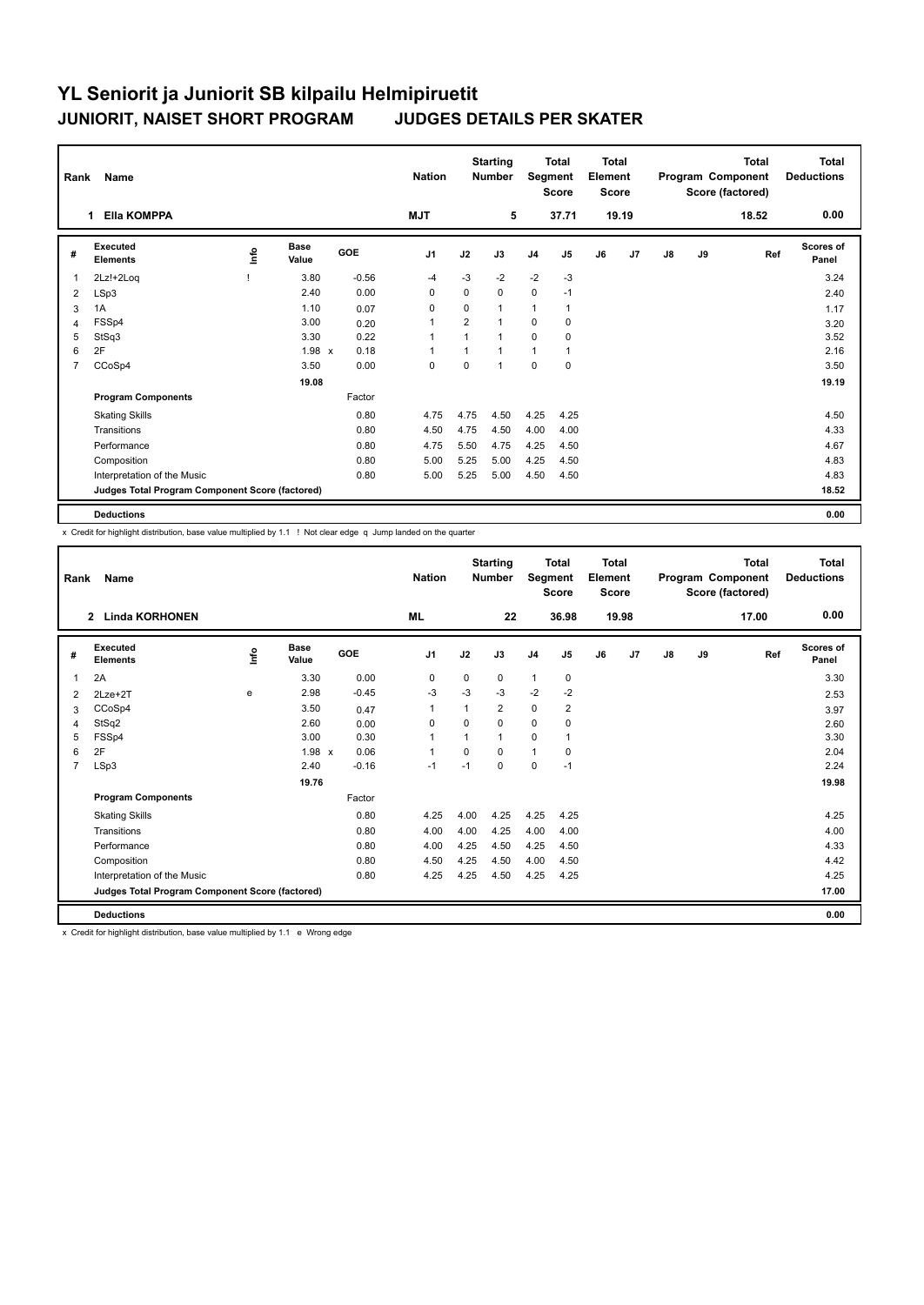| Rank           | Name<br>Laura-Sofia HOLMBERG<br>3               |      |                      |            | <b>Nation</b>  |                | <b>Starting</b><br><b>Number</b> |                | <b>Total</b><br>Segment<br><b>Score</b> | <b>Total</b><br>Element<br><b>Score</b> |       |               |    | <b>Total</b><br>Program Component<br>Score (factored) | <b>Total</b><br><b>Deductions</b> |
|----------------|-------------------------------------------------|------|----------------------|------------|----------------|----------------|----------------------------------|----------------|-----------------------------------------|-----------------------------------------|-------|---------------|----|-------------------------------------------------------|-----------------------------------|
|                |                                                 |      |                      |            | <b>KELS</b>    |                | 18                               |                | 36.03                                   |                                         | 18.75 |               |    | 17.28                                                 | 0.00                              |
| #              | Executed<br><b>Elements</b>                     | Info | <b>Base</b><br>Value | <b>GOE</b> | J <sub>1</sub> | J2             | J3                               | J <sub>4</sub> | J5                                      | J6                                      | J7    | $\mathsf{J}8$ | J9 | Ref                                                   | Scores of<br>Panel                |
| 1              | 1A                                              |      | 1.10                 | 0.00       | 0              | $\mathbf 0$    | $\Omega$                         | $\mathbf{1}$   | 0                                       |                                         |       |               |    |                                                       | 1.10                              |
| 2              | $2Lz!+2T$                                       |      | 3.40                 | $-0.28$    | $-2$           | $-2$           | $-1$                             | $-1$           | $-1$                                    |                                         |       |               |    |                                                       | 3.12                              |
| 3              | StSq3                                           |      | 3.30                 | 0.11       | 0              | 1              | $\mathbf{1}$                     | $\mathbf 0$    | 0                                       |                                         |       |               |    |                                                       | 3.41                              |
| 4              | CCoSp3                                          |      | 3.00                 | 0.30       | 1              | $\overline{2}$ | $\mathbf{1}$                     | $\mathbf{1}$   |                                         |                                         |       |               |    |                                                       | 3.30                              |
| 5              | FSSp4                                           |      | 3.00                 | 0.20       | 1              |                | $\mathbf{1}$                     | 0              | 0                                       |                                         |       |               |    |                                                       | 3.20                              |
| 6              | 2F                                              |      | 1.98 x               | $-0.12$    | $-1$           | $-1$           | $-1$                             | 0              | 0                                       |                                         |       |               |    |                                                       | 1.86                              |
| $\overline{7}$ | CSp3                                            |      | 2.30                 | 0.46       | 2              | 2              | $\overline{2}$                   | $\overline{2}$ | $\mathbf{1}$                            |                                         |       |               |    |                                                       | 2.76                              |
|                |                                                 |      | 18.08                |            |                |                |                                  |                |                                         |                                         |       |               |    |                                                       | 18.75                             |
|                | <b>Program Components</b>                       |      |                      | Factor     |                |                |                                  |                |                                         |                                         |       |               |    |                                                       |                                   |
|                | <b>Skating Skills</b>                           |      |                      | 0.80       | 4.25           | 4.25           | 4.75                             | 4.00           | 4.00                                    |                                         |       |               |    |                                                       | 4.17                              |
|                | Transitions                                     |      |                      | 0.80       | 4.00           | 4.25           | 4.50                             | 4.00           | 4.00                                    |                                         |       |               |    |                                                       | 4.08                              |
|                | Performance                                     |      |                      | 0.80       | 4.50           | 4.50           | 4.75                             | 4.25           | 4.25                                    |                                         |       |               |    |                                                       | 4.42                              |
|                | Composition                                     |      |                      | 0.80       | 4.50           | 4.50           | 4.75                             | 4.25           | 4.50                                    |                                         |       |               |    |                                                       | 4.50                              |
|                | Interpretation of the Music                     |      |                      | 0.80       | 4.50           | 4.50           | 4.50                             | 4.25           | 4.25                                    |                                         |       |               |    |                                                       | 4.42                              |
|                | Judges Total Program Component Score (factored) |      |                      |            |                |                |                                  |                |                                         |                                         |       |               |    |                                                       | 17.28                             |
|                | <b>Deductions</b>                               |      |                      |            |                |                |                                  |                |                                         |                                         |       |               |    |                                                       | 0.00                              |

x Credit for highlight distribution, base value multiplied by 1.1 ! Not clear edge

| Rank           | Name<br>4 Venla LAIOS                           |      |               |         | <b>Nation</b>  |                | <b>Starting</b><br><b>Number</b> | Segment        | Total<br><b>Score</b> | <b>Total</b><br>Element<br><b>Score</b> |       |               |    | <b>Total</b><br>Program Component<br>Score (factored) | <b>Total</b><br><b>Deductions</b> |
|----------------|-------------------------------------------------|------|---------------|---------|----------------|----------------|----------------------------------|----------------|-----------------------|-----------------------------------------|-------|---------------|----|-------------------------------------------------------|-----------------------------------|
|                |                                                 |      |               |         | <b>KELS</b>    |                | 24                               |                | 35.46                 |                                         | 18.24 |               |    | 17.22                                                 | 0.00                              |
| #              | Executed<br><b>Elements</b>                     | lnfo | Base<br>Value | GOE     | J <sub>1</sub> | J2             | J3                               | J <sub>4</sub> | J5                    | J6                                      | J7    | $\mathsf{J}8$ | J9 | Ref                                                   | Scores of<br>Panel                |
| $\mathbf{1}$   | 2Lz!+2T                                         |      | 3.40          | $-0.21$ | $-2$           | $-1$           | $-1$                             | $-1$           | $-1$                  |                                         |       |               |    |                                                       | 3.19                              |
| 2              | FSSp4                                           |      | 3.00          | 0.60    | $\overline{2}$ | $\overline{2}$ | $\overline{2}$                   | 2              | $\overline{2}$        |                                         |       |               |    |                                                       | 3.60                              |
| 3              | 2F                                              |      | 1.80          | 0.00    | 0              | $\Omega$       | 0                                | $\mathbf 0$    | 0                     |                                         |       |               |    |                                                       | 1.80                              |
| 4              | CCoSp4                                          |      | 3.50          | 0.23    | 1              |                | 0                                | $\mathbf 0$    |                       |                                         |       |               |    |                                                       | 3.73                              |
| 5              | 1A                                              |      | $1.21 \times$ | $-0.04$ | $-1$           | $-1$           | $\Omega$                         | $\mathbf 0$    | $\Omega$              |                                         |       |               |    |                                                       | 1.17                              |
| 6              | CSp3                                            |      | 2.30          | $-0.15$ | $\mathbf 0$    | $-1$           | $\Omega$                         | $-1$           | $-1$                  |                                         |       |               |    |                                                       | 2.15                              |
| $\overline{7}$ | StSq2                                           |      | 2.60          | 0.00    | $\mathbf 0$    | $\mathbf 0$    | 0                                | $-1$           | $\mathbf 0$           |                                         |       |               |    |                                                       | 2.60                              |
|                |                                                 |      | 17.81         |         |                |                |                                  |                |                       |                                         |       |               |    |                                                       | 18.24                             |
|                | <b>Program Components</b>                       |      |               | Factor  |                |                |                                  |                |                       |                                         |       |               |    |                                                       |                                   |
|                | <b>Skating Skills</b>                           |      |               | 0.80    | 4.25           | 4.50           | 4.00                             | 4.50           | 4.00                  |                                         |       |               |    |                                                       | 4.25                              |
|                | Transitions                                     |      |               | 0.80    | 4.00           | 4.50           | 4.00                             | 4.00           | 4.00                  |                                         |       |               |    |                                                       | 4.00                              |
|                | Performance                                     |      |               | 0.80    | 4.00           | 4.75           | 4.50                             | 4.25           | 4.50                  |                                         |       |               |    |                                                       | 4.42                              |
|                | Composition                                     |      |               | 0.80    | 4.50           | 4.50           | 4.50                             | 4.00           | 4.25                  |                                         |       |               |    |                                                       | 4.42                              |
|                | Interpretation of the Music                     |      |               | 0.80    | 4.00           | 4.50           | 4.50                             | 4.50           | 4.25                  |                                         |       |               |    |                                                       | 4.42                              |
|                | Judges Total Program Component Score (factored) |      |               |         |                |                |                                  |                |                       |                                         |       |               |    |                                                       | 17.22                             |
|                | <b>Deductions</b>                               |      |               |         |                |                |                                  |                |                       |                                         |       |               |    |                                                       | 0.00                              |

x Credit for highlight distribution, base value multiplied by 1.1 ! Not clear edge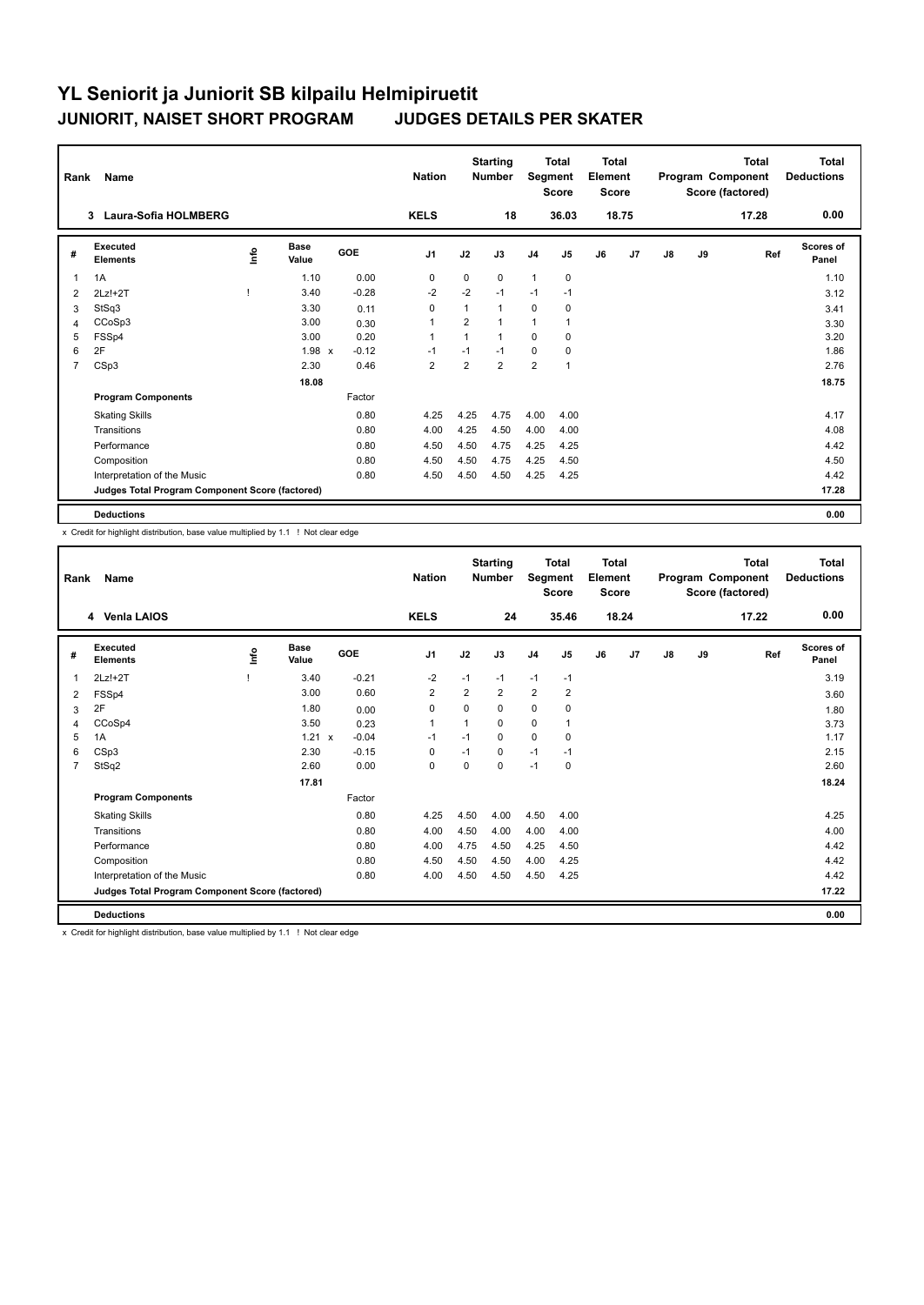| Rank           | Name<br><b>Ninni VOLANEN</b><br>5               |      |                      |            |                |              | <b>Starting</b><br><b>Number</b> | Segment        | <b>Total</b><br><b>Score</b> | Total<br>Element<br><b>Score</b> |       |               |    | Total<br>Program Component<br>Score (factored) | <b>Total</b><br><b>Deductions</b> |
|----------------|-------------------------------------------------|------|----------------------|------------|----------------|--------------|----------------------------------|----------------|------------------------------|----------------------------------|-------|---------------|----|------------------------------------------------|-----------------------------------|
|                |                                                 |      |                      |            | <b>PTL</b>     |              | 17                               |                | 35.43                        |                                  | 17.89 |               |    | 17.54                                          | 0.00                              |
| #              | Executed<br><b>Elements</b>                     | ١nfo | <b>Base</b><br>Value | <b>GOE</b> | J <sub>1</sub> | J2           | J3                               | J <sub>4</sub> | J5                           | J6                               | J7    | $\mathsf{J}8$ | J9 | Ref                                            | Scores of<br>Panel                |
| $\overline{1}$ | 2F!                                             |      | 1.80                 | $-0.12$    | $-2$           | $-1$         | $\Omega$                         | $\mathbf 0$    | $-1$                         |                                  |       |               |    |                                                | 1.68                              |
| 2              | 1A                                              |      | 1.10                 | 0.04       | 0              | $\mathbf{1}$ | 1                                | 0              | 0                            |                                  |       |               |    |                                                | 1.14                              |
| 3              | LSp3                                            |      | 2.40                 | $-0.08$    | $-1$           | $-1$         | 1                                | $\mathbf 0$    | 0                            |                                  |       |               |    |                                                | 2.32                              |
| 4              | $2Lz + 2Lo$                                     |      | 3.80                 | 0.07       | $\mathbf 0$    | $\mathbf 0$  | 1                                | $\overline{1}$ | 0                            |                                  |       |               |    |                                                | 3.87                              |
| 5              | StSq2                                           |      | 2.60                 | 0.00       | $-1$           | $-1$         | 1                                | 1              | 0                            |                                  |       |               |    |                                                | 2.60                              |
| 6              | FSSp3                                           |      | 2.60                 | $-0.17$    | $-1$           | $-1$         | 0                                | $\overline{1}$ | $-1$                         |                                  |       |               |    |                                                | 2.43                              |
| $\overline{7}$ | CCoSp4                                          |      | 3.50                 | 0.35       | $\mathbf{1}$   | $\mathbf{1}$ | 1                                | $\overline{1}$ | $\mathbf{1}$                 |                                  |       |               |    |                                                | 3.85                              |
|                |                                                 |      | 17.80                |            |                |              |                                  |                |                              |                                  |       |               |    |                                                | 17.89                             |
|                | <b>Program Components</b>                       |      |                      | Factor     |                |              |                                  |                |                              |                                  |       |               |    |                                                |                                   |
|                | <b>Skating Skills</b>                           |      |                      | 0.80       | 4.25           | 4.25         | 4.50                             | 4.25           | 4.25                         |                                  |       |               |    |                                                | 4.25                              |
|                | Transitions                                     |      |                      | 0.80       | 4.00           | 4.00         | 4.50                             | 4.25           | 4.50                         |                                  |       |               |    |                                                | 4.25                              |
|                | Performance                                     |      |                      | 0.80       | 4.00           | 4.25         | 5.00                             | 4.50           | 4.75                         |                                  |       |               |    |                                                | 4.50                              |
|                | Composition                                     |      |                      | 0.80       | 4.75           | 4.00         | 5.00                             | 4.25           | 4.50                         |                                  |       |               |    |                                                | 4.50                              |
|                | Interpretation of the Music                     |      |                      | 0.80       | 4.00           | 4.25         | 5.00                             | 4.50           | 4.50                         |                                  |       |               |    |                                                | 4.42                              |
|                | Judges Total Program Component Score (factored) |      |                      |            |                |              |                                  |                |                              |                                  |       |               |    |                                                | 17.54                             |
|                | <b>Deductions</b>                               |      |                      |            |                |              |                                  |                |                              |                                  |       |               |    |                                                | 0.00                              |

! Not clear edge

| Rank           | Name<br><b>Siiri JULKUNEN</b><br>6              |      |                      |         | <b>Nation</b>            |                | <b>Starting</b><br><b>Number</b> | Segment        | <b>Total</b><br><b>Score</b> | <b>Total</b><br>Element<br><b>Score</b> |       |    |    | <b>Total</b><br>Program Component<br>Score (factored) | <b>Total</b><br><b>Deductions</b> |
|----------------|-------------------------------------------------|------|----------------------|---------|--------------------------|----------------|----------------------------------|----------------|------------------------------|-----------------------------------------|-------|----|----|-------------------------------------------------------|-----------------------------------|
|                |                                                 |      |                      |         | <b>KUTA</b>              |                | $\overline{7}$                   |                | 35.39                        |                                         | 17.63 |    |    | 17.76                                                 | 0.00                              |
| #              | Executed<br><b>Elements</b>                     | lnfo | <b>Base</b><br>Value | GOE     | J <sub>1</sub>           | J2             | J3                               | J <sub>4</sub> | J5                           | J6                                      | J7    | J8 | J9 | Ref                                                   | <b>Scores of</b><br>Panel         |
| 1              | 2A                                              |      | 3.30                 | 0.33    | 0                        | $\overline{2}$ | 1                                | $\overline{2}$ | 0                            |                                         |       |    |    |                                                       | 3.63                              |
| 2              | 2F                                              |      | 1.80                 | $-0.54$ | $-3$                     | $-3$           | $-2$                             | $-3$           | $-3$                         |                                         |       |    |    |                                                       | 1.26                              |
| 3              | FSSp                                            |      | 0.00                 | 0.00    | $\overline{\phantom{a}}$ |                |                                  | ٠              | ٠                            |                                         |       |    |    |                                                       | 0.00                              |
| 4              | $2Lz+2T$                                        |      | 3.40                 | 0.00    | 0                        | 0              | 0                                | $\mathbf 0$    | 0                            |                                         |       |    |    |                                                       | 3.40                              |
| 5              | StSq3                                           |      | 3.30                 | $-0.22$ | $-1$                     | $-2$           | 0                                | $-1$           | 0                            |                                         |       |    |    |                                                       | 3.08                              |
| 6              | CCoSp3                                          |      | 3.00                 | 0.20    | $\mathbf{1}$             |                | 1                                | $\mathbf 0$    | $\mathbf 0$                  |                                         |       |    |    |                                                       | 3.20                              |
| $\overline{7}$ | LSp4                                            |      | 2.70                 | 0.36    | $\mathbf{1}$             | 2              | $\overline{2}$                   | $\Omega$       | $\mathbf 1$                  |                                         |       |    |    |                                                       | 3.06                              |
|                |                                                 |      | 17.50                |         |                          |                |                                  |                |                              |                                         |       |    |    |                                                       | 17.63                             |
|                | <b>Program Components</b>                       |      |                      | Factor  |                          |                |                                  |                |                              |                                         |       |    |    |                                                       |                                   |
|                | <b>Skating Skills</b>                           |      |                      | 0.80    | 4.25                     | 4.75           | 4.75                             | 4.25           | 4.25                         |                                         |       |    |    |                                                       | 4.42                              |
|                | Transitions                                     |      |                      | 0.80    | 4.00                     | 4.75           | 4.75                             | 3.75           | 3.75                         |                                         |       |    |    |                                                       | 4.17                              |
|                | Performance                                     |      |                      | 0.80    | 4.25                     | 4.50           | 4.75                             | 4.50           | 4.00                         |                                         |       |    |    |                                                       | 4.42                              |
|                | Composition                                     |      |                      | 0.80    | 4.75                     | 4.75           | 5.00                             | 4.00           | 4.50                         |                                         |       |    |    |                                                       | 4.67                              |
|                | Interpretation of the Music                     |      |                      | 0.80    | 4.75                     | 4.50           | 5.00                             | 4.25           | 4.25                         |                                         |       |    |    |                                                       | 4.50                              |
|                | Judges Total Program Component Score (factored) |      |                      |         |                          |                |                                  |                |                              |                                         |       |    |    |                                                       | 17.76                             |
|                | <b>Deductions</b>                               |      |                      |         |                          |                |                                  |                |                              |                                         |       |    |    |                                                       | 0.00                              |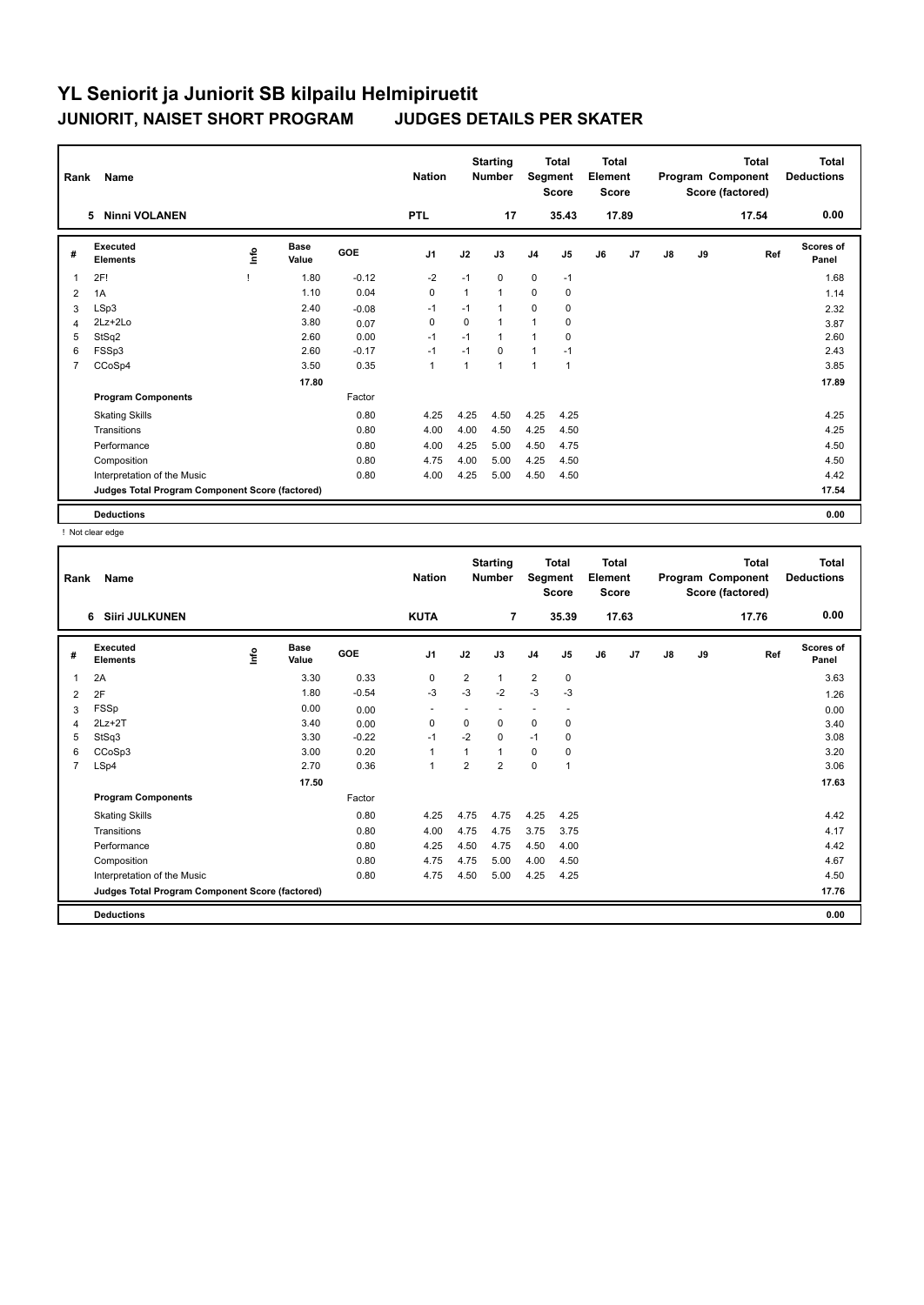|                | Name<br>Rank<br><b>Annika MOILANEN</b><br>7     |      |                      |            | <b>Nation</b>  |                | <b>Starting</b><br><b>Number</b> | Segment        | <b>Total</b><br><b>Score</b> | <b>Total</b><br>Element<br><b>Score</b> |       |               |    | <b>Total</b><br>Program Component<br>Score (factored) | Total<br><b>Deductions</b> |
|----------------|-------------------------------------------------|------|----------------------|------------|----------------|----------------|----------------------------------|----------------|------------------------------|-----------------------------------------|-------|---------------|----|-------------------------------------------------------|----------------------------|
|                |                                                 |      |                      |            | <b>HTA</b>     |                | 8                                |                | 33.87                        |                                         | 17.13 |               |    | 16.74                                                 | 0.00                       |
| #              | Executed<br><b>Elements</b>                     | ١nfo | <b>Base</b><br>Value | <b>GOE</b> | J1             | J2             | J3                               | J <sub>4</sub> | J5                           | J6                                      | J7    | $\mathsf{J}8$ | J9 | Ref                                                   | <b>Scores of</b><br>Panel  |
| $\overline{1}$ | $2Lz+2T$                                        |      | 3.40                 | 0.00       | $\mathbf 0$    | $-1$           | 0                                | $\mathbf 0$    | $\mathbf 0$                  |                                         |       |               |    |                                                       | 3.40                       |
| 2              | 1A                                              |      | 1.10                 | 0.00       | 0              | 0              | $\mathbf{1}$                     | 0              | 0                            |                                         |       |               |    |                                                       | 1.10                       |
| 3              | FSSp3                                           |      | 2.60                 | $-0.17$    | $-1$           | $-1$           | 0                                | $-1$           | 0                            |                                         |       |               |    |                                                       | 2.43                       |
| 4              | CCoSp4                                          |      | 3.50                 | 0.35       | $\overline{1}$ | $\overline{1}$ | $\overline{2}$                   | $\mathbf 0$    | $\mathbf{1}$                 |                                         |       |               |    |                                                       | 3.85                       |
| 5              | StSq2                                           |      | 2.60                 | 0.09       | 0              | 1              | 1                                | $\mathbf 0$    | 0                            |                                         |       |               |    |                                                       | 2.69                       |
| 6              | 2F                                              |      | 1.98 x               | 0.06       | 0              | 0              | 1                                | $\mathbf{1}$   | 0                            |                                         |       |               |    |                                                       | 2.04                       |
| $\overline{7}$ | CSp2                                            |      | 1.80                 | $-0.18$    | $-2$           | $-1$           | 0                                | $-1$           | $-1$                         |                                         |       |               |    |                                                       | 1.62                       |
|                |                                                 |      | 16.98                |            |                |                |                                  |                |                              |                                         |       |               |    |                                                       | 17.13                      |
|                | <b>Program Components</b>                       |      |                      | Factor     |                |                |                                  |                |                              |                                         |       |               |    |                                                       |                            |
|                | <b>Skating Skills</b>                           |      |                      | 0.80       | 4.00           | 4.50           | 4.25                             | 4.00           | 4.00                         |                                         |       |               |    |                                                       | 4.08                       |
|                | Transitions                                     |      |                      | 0.80       | 3.75           | 4.75           | 4.50                             | 4.25           | 3.75                         |                                         |       |               |    |                                                       | 4.17                       |
|                | Performance                                     |      |                      | 0.80       | 3.75           | 4.50           | 4.50                             | 3.75           | 4.25                         |                                         |       |               |    |                                                       | 4.17                       |
|                | Composition                                     |      |                      | 0.80       | 4.25           | 4.75           | 4.50                             | 4.25           | 4.25                         |                                         |       |               |    |                                                       | 4.33                       |
|                | Interpretation of the Music                     |      |                      | 0.80       | 4.00           | 4.75           | 4.50                             | 4.00           | 4.00                         |                                         |       |               |    |                                                       | 4.17                       |
|                | Judges Total Program Component Score (factored) |      |                      |            |                |                |                                  |                |                              |                                         |       |               |    |                                                       | 16.74                      |
|                | <b>Deductions</b>                               |      |                      |            |                |                |                                  |                |                              |                                         |       |               |    |                                                       | 0.00                       |

x Credit for highlight distribution, base value multiplied by 1.1

| Rank           | Name                                            |      |                      |         | <b>Nation</b>  |          | <b>Starting</b><br><b>Number</b> | Segment        | Total<br><b>Score</b> | <b>Total</b><br>Element<br><b>Score</b> |       |    |    | <b>Total</b><br>Program Component<br>Score (factored) | <b>Total</b><br><b>Deductions</b> |
|----------------|-------------------------------------------------|------|----------------------|---------|----------------|----------|----------------------------------|----------------|-----------------------|-----------------------------------------|-------|----|----|-------------------------------------------------------|-----------------------------------|
|                | Pinja TIAINEN<br>8                              |      |                      |         | <b>TL</b>      |          | 9                                |                | 33.19                 |                                         | 17.87 |    |    | 15.32                                                 | 0.00                              |
| #              | Executed<br><b>Elements</b>                     | lnfo | <b>Base</b><br>Value | GOE     | J <sub>1</sub> | J2       | J3                               | J <sub>4</sub> | J5                    | J6                                      | J7    | J8 | J9 | Ref                                                   | <b>Scores of</b><br>Panel         |
| 1              | FSSp3                                           |      | 2.60                 | $-0.17$ | $-1$           | $-1$     | 0                                | 0              | $-1$                  |                                         |       |    |    |                                                       | 2.43                              |
| $\overline{2}$ | 2F                                              |      | 1.80                 | 0.12    | $\mathbf{1}$   | 0        | $\mathbf{1}$                     | $\mathbf{1}$   | 0                     |                                         |       |    |    |                                                       | 1.92                              |
| 3              | 1A                                              |      | 1.10                 | 0.00    | 0              | $\Omega$ | $\mathbf{1}$                     | $\mathbf 0$    | 0                     |                                         |       |    |    |                                                       | 1.10                              |
| 4              | LSp4                                            |      | 2.70                 | 0.09    | $-1$           |          | $\mathbf{1}$                     | $\mathbf 0$    | 0                     |                                         |       |    |    |                                                       | 2.79                              |
| 5              | $2Lz+2T$                                        |      | $3.74 \times$        | 0.00    | $\mathbf 0$    | $-1$     | 1                                | $\mathbf 0$    | 0                     |                                         |       |    |    |                                                       | 3.74                              |
| 6              | StSq2                                           |      | 2.60                 | $-0.09$ | $-1$           | $-1$     | $\Omega$                         | $\mathbf 0$    | $\Omega$              |                                         |       |    |    |                                                       | 2.51                              |
| $\overline{7}$ | CCoSp4                                          |      | 3.50                 | $-0.12$ | $\mathbf 0$    | $-1$     | 0                                | $\mathbf 0$    | $-1$                  |                                         |       |    |    |                                                       | 3.38                              |
|                |                                                 |      | 18.04                |         |                |          |                                  |                |                       |                                         |       |    |    |                                                       | 17.87                             |
|                | <b>Program Components</b>                       |      |                      | Factor  |                |          |                                  |                |                       |                                         |       |    |    |                                                       |                                   |
|                | <b>Skating Skills</b>                           |      |                      | 0.80    | 3.75           | 4.00     | 3.75                             | 4.00           | 3.50                  |                                         |       |    |    |                                                       | 3.83                              |
|                | Transitions                                     |      |                      | 0.80    | 4.00           | 4.00     | 3.50                             | 3.50           | 3.50                  |                                         |       |    |    |                                                       | 3.67                              |
|                | Performance                                     |      |                      | 0.80    | 4.00           | 4.25     | 3.75                             | 3.75           | 3.75                  |                                         |       |    |    |                                                       | 3.83                              |
|                | Composition                                     |      |                      | 0.80    | 4.25           | 4.25     | 4.00                             | 3.50           | 3.75                  |                                         |       |    |    |                                                       | 4.00                              |
|                | Interpretation of the Music                     |      |                      | 0.80    | 3.75           | 4.50     | 3.75                             | 4.00           | 3.50                  |                                         |       |    |    |                                                       | 3.83                              |
|                | Judges Total Program Component Score (factored) |      |                      |         |                |          |                                  |                |                       |                                         |       |    |    |                                                       | 15.32                             |
|                | <b>Deductions</b>                               |      |                      |         |                |          |                                  |                |                       |                                         |       |    |    |                                                       | 0.00                              |

x Credit for highlight distribution, base value multiplied by 1.1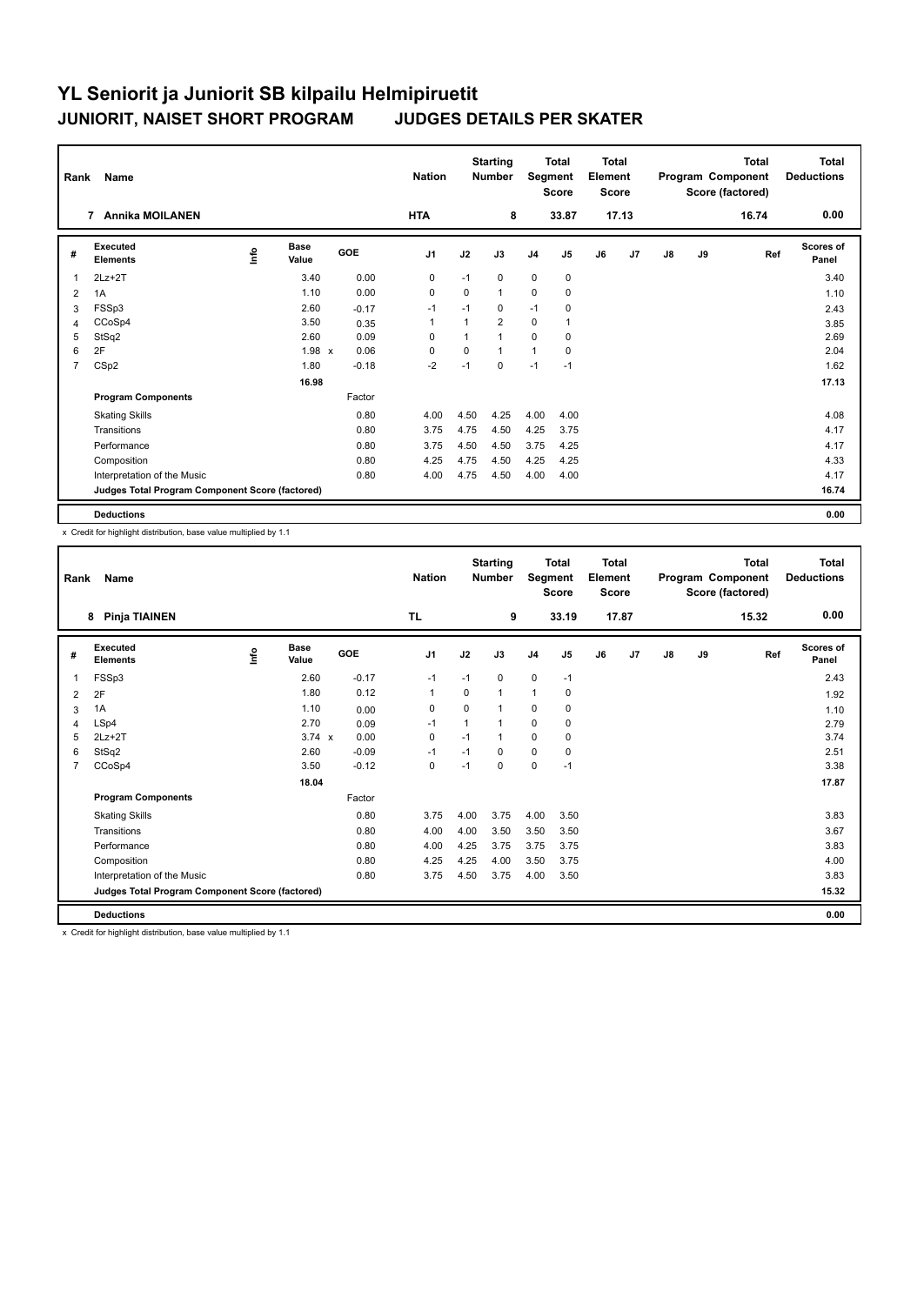| Rank           | Name<br><b>Sea LAUKONTAUS</b><br>9              |      |                      |            | <b>Nation</b>  |      | <b>Starting</b><br><b>Number</b> |                | <b>Total</b><br>Segment<br><b>Score</b> | <b>Total</b><br>Element<br><b>Score</b> |       |               |    | <b>Total</b><br>Program Component<br>Score (factored) | <b>Total</b><br><b>Deductions</b> |
|----------------|-------------------------------------------------|------|----------------------|------------|----------------|------|----------------------------------|----------------|-----------------------------------------|-----------------------------------------|-------|---------------|----|-------------------------------------------------------|-----------------------------------|
|                |                                                 |      |                      |            | <b>HTA</b>     |      | 6                                |                | 32.21                                   |                                         | 16.95 |               |    | 15.26                                                 | 0.00                              |
| #              | Executed<br><b>Elements</b>                     | lnfo | <b>Base</b><br>Value | <b>GOE</b> | J <sub>1</sub> | J2   | J3                               | J <sub>4</sub> | J5                                      | J6                                      | J7    | $\mathsf{J}8$ | J9 | Ref                                                   | Scores of<br>Panel                |
| 1              | $2Lzq+2T$                                       | q    | 3.40                 | $-0.42$    | $-2$           | $-2$ | $-2$                             | $-2$           | $-2$                                    |                                         |       |               |    |                                                       | 2.98                              |
| 2              | 2F                                              |      | 1.80                 | 0.18       | 0              | 1    | $\mathbf{1}$                     | $\mathbf{1}$   | $\mathbf{1}$                            |                                         |       |               |    |                                                       | 1.98                              |
| 3              | CCoSp4                                          |      | 3.50                 | 0.12       | -1             | 0    | $\mathbf{1}$                     | $\mathbf 0$    | 0                                       |                                         |       |               |    |                                                       | 3.62                              |
| 4              | FSSp4                                           |      | 3.00                 | $-0.40$    | $-2$           | $-2$ | $-1$                             | $-1$           | $-1$                                    |                                         |       |               |    |                                                       | 2.60                              |
| 5              | StSq2                                           |      | 2.60                 | 0.00       | 0              | 0    | 0                                | 0              | $-1$                                    |                                         |       |               |    |                                                       | 2.60                              |
| 6              | 1A                                              |      | $1.21 \times$        | 0.04       | 0              |      | $\Omega$                         | 0              | $\mathbf{1}$                            |                                         |       |               |    |                                                       | 1.25                              |
| $\overline{7}$ | CSp3                                            |      | 2.30                 | $-0.38$    | $-2$           | $-2$ | $-1$                             | $-2$           | $-1$                                    |                                         |       |               |    |                                                       | 1.92                              |
|                |                                                 |      | 17.81                |            |                |      |                                  |                |                                         |                                         |       |               |    |                                                       | 16.95                             |
|                | <b>Program Components</b>                       |      |                      | Factor     |                |      |                                  |                |                                         |                                         |       |               |    |                                                       |                                   |
|                | <b>Skating Skills</b>                           |      |                      | 0.80       | 4.00           | 4.00 | 3.75                             | 3.75           | 3.75                                    |                                         |       |               |    |                                                       | 3.83                              |
|                | Transitions                                     |      |                      | 0.80       | 4.00           | 4.00 | 3.50                             | 3.25           | 3.50                                    |                                         |       |               |    |                                                       | 3.67                              |
|                | Performance                                     |      |                      | 0.80       | 3.75           | 4.00 | 3.50                             | 3.75           | 3.25                                    |                                         |       |               |    |                                                       | 3.67                              |
|                | Composition                                     |      |                      | 0.80       | 4.25           | 4.25 | 4.00                             | 3.50           | 4.00                                    |                                         |       |               |    |                                                       | 4.08                              |
|                | Interpretation of the Music                     |      |                      | 0.80       | 4.00           | 4.25 | 3.75                             | 3.50           | 3.75                                    |                                         |       |               |    |                                                       | 3.83                              |
|                | Judges Total Program Component Score (factored) |      |                      |            |                |      |                                  |                |                                         |                                         |       |               |    |                                                       | 15.26                             |
|                | <b>Deductions</b>                               |      |                      |            |                |      |                                  |                |                                         |                                         |       |               |    |                                                       | 0.00                              |

x Credit for highlight distribution, base value multiplied by 1.1 q Jump landed on the quarter

| Rank           | Name<br>Nita PÖYRY<br>10                        |      |                      |         | <b>Nation</b>  |                | <b>Starting</b><br><b>Number</b> | Segment        | <b>Total</b><br><b>Score</b> | <b>Total</b><br>Element<br><b>Score</b> |                |               |    | <b>Total</b><br>Program Component<br>Score (factored) | <b>Total</b><br><b>Deductions</b> |
|----------------|-------------------------------------------------|------|----------------------|---------|----------------|----------------|----------------------------------|----------------|------------------------------|-----------------------------------------|----------------|---------------|----|-------------------------------------------------------|-----------------------------------|
|                |                                                 |      |                      |         | <b>ML</b>      |                | 11                               |                | 32.06                        |                                         | 16.06          |               |    | 16.00                                                 | 0.00                              |
| #              | Executed<br><b>Elements</b>                     | Info | <b>Base</b><br>Value | GOE     | J <sub>1</sub> | J2             | J3                               | J <sub>4</sub> | J5                           | J6                                      | J <sub>7</sub> | $\mathsf{J}8$ | J9 | Ref                                                   | <b>Scores of</b><br>Panel         |
| 1              | 1A                                              |      | 1.10                 | 0.07    | 0              | 1              | 1                                | $\mathbf{1}$   | 0                            |                                         |                |               |    |                                                       | 1.17                              |
| 2              | 2Lz+2Log                                        | q    | 3.80                 | $-0.42$ | $-3$           | $-2$           | $-2$                             | $-2$           | $-2$                         |                                         |                |               |    |                                                       | 3.38                              |
| 3              | CSp4                                            |      | 2.60                 | 0.26    | $\mathbf{1}$   | $\overline{2}$ | 1                                | $\mathbf{1}$   | 0                            |                                         |                |               |    |                                                       | 2.86                              |
| 4              | 2F                                              |      | 1.80                 | 0.06    | $\Omega$       | $\Omega$       | 1                                | $\Omega$       | 1                            |                                         |                |               |    |                                                       | 1.86                              |
| 5              | FSSp3                                           |      | 2.60                 | $-0.09$ | $-1$           | 1              | 1                                | $-1$           | $-1$                         |                                         |                |               |    |                                                       | 2.51                              |
| 6              | StSq1                                           |      | 1.80                 | 0.00    | $\mathbf 0$    | $\Omega$       | $\Omega$                         | $\mathbf 0$    | 0                            |                                         |                |               |    |                                                       | 1.80                              |
| $\overline{7}$ | CCoSp3V                                         |      | 2.25                 | 0.23    | $\mathbf{1}$   | 1              | 1                                | $\overline{1}$ | 0                            |                                         |                |               |    |                                                       | 2.48                              |
|                |                                                 |      | 15.95                |         |                |                |                                  |                |                              |                                         |                |               |    |                                                       | 16.06                             |
|                | <b>Program Components</b>                       |      |                      | Factor  |                |                |                                  |                |                              |                                         |                |               |    |                                                       |                                   |
|                | <b>Skating Skills</b>                           |      |                      | 0.80    | 4.00           | 4.00           | 4.00                             | 4.00           | 3.75                         |                                         |                |               |    |                                                       | 4.00                              |
|                | Transitions                                     |      |                      | 0.80    | 3.75           | 4.25           | 4.00                             | 3.75           | 3.75                         |                                         |                |               |    |                                                       | 3.83                              |
|                | Performance                                     |      |                      | 0.80    | 3.75           | 4.50           | 4.00                             | 3.50           | 4.00                         |                                         |                |               |    |                                                       | 3.92                              |
|                | Composition                                     |      |                      | 0.80    | 4.00           | 4.50           | 4.50                             | 3.75           | 4.00                         |                                         |                |               |    |                                                       | 4.17                              |
|                | Interpretation of the Music                     |      |                      | 0.80    | 4.00           | 4.25           | 4.25                             | 3.50           | 4.00                         |                                         |                |               |    |                                                       | 4.08                              |
|                | Judges Total Program Component Score (factored) |      |                      |         |                |                |                                  |                |                              |                                         |                |               |    |                                                       | 16.00                             |
|                | <b>Deductions</b>                               |      |                      |         |                |                |                                  |                |                              |                                         |                |               |    |                                                       | 0.00                              |

q Jump landed on the quarter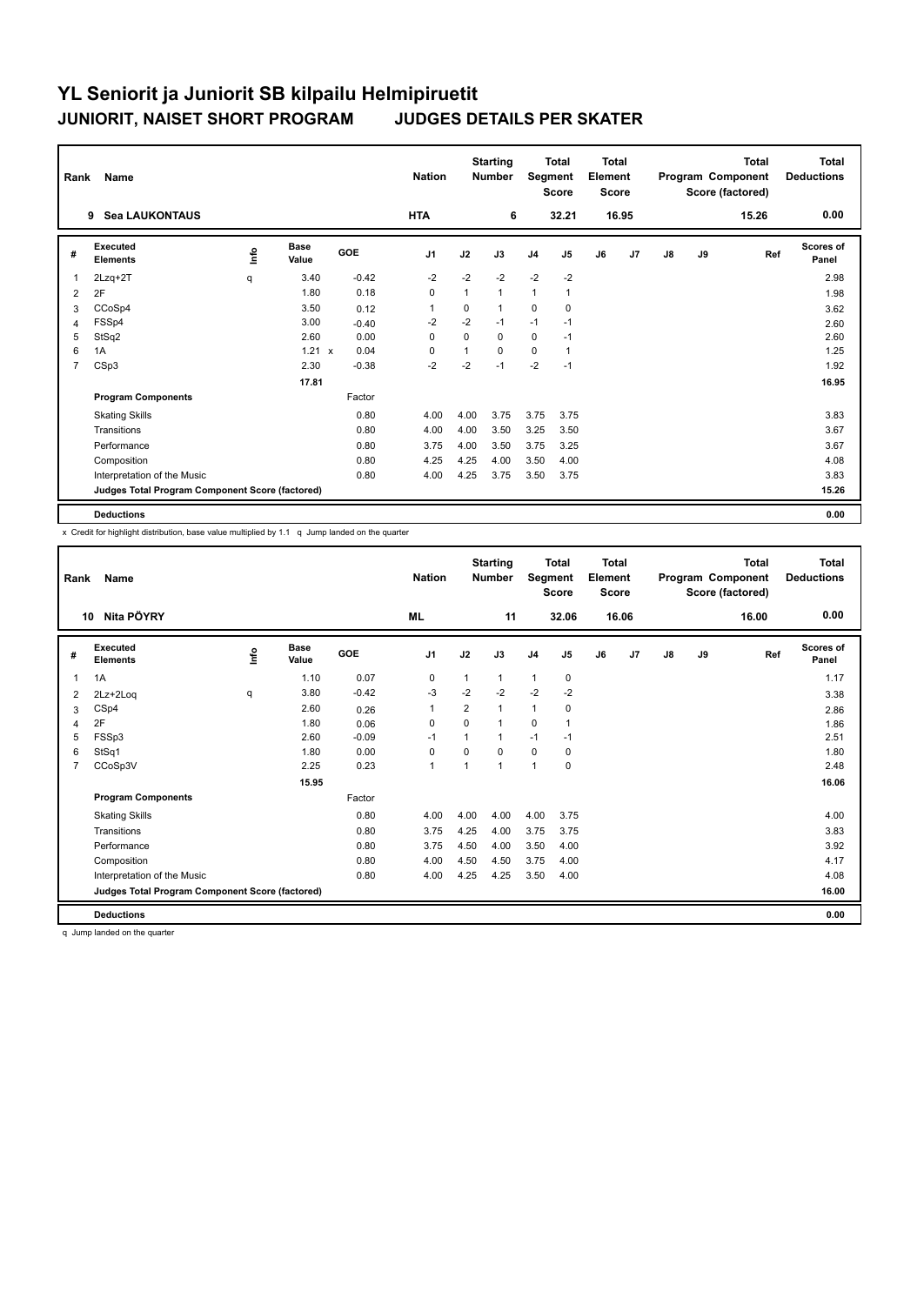| Rank           | Name<br><b>Viivi RAHKALA</b><br>11              |      |                      |         | <b>Nation</b>  |      | <b>Starting</b><br><b>Number</b> |                | <b>Total</b><br>Segment<br><b>Score</b> | <b>Total</b><br>Element<br><b>Score</b> |                |    |    | <b>Total</b><br>Program Component<br>Score (factored) | <b>Total</b><br><b>Deductions</b> |
|----------------|-------------------------------------------------|------|----------------------|---------|----------------|------|----------------------------------|----------------|-----------------------------------------|-----------------------------------------|----------------|----|----|-------------------------------------------------------|-----------------------------------|
|                |                                                 |      |                      |         | <b>JOKA</b>    |      | 15                               |                | 31.23                                   |                                         | 14.97          |    |    | 17.26                                                 | $-1.00$                           |
| #              | Executed<br><b>Elements</b>                     | lnfo | <b>Base</b><br>Value | GOE     | J <sub>1</sub> | J2   | J3                               | J <sub>4</sub> | J <sub>5</sub>                          | J6                                      | J <sub>7</sub> | J8 | J9 | Ref                                                   | Scores of<br>Panel                |
| 1              | 2A                                              |      | 3.30                 | $-0.66$ | $-2$           | $-2$ | $-2$                             | $-3$           | $-2$                                    |                                         |                |    |    |                                                       | 2.64                              |
| 2              | 2Lz!q+2Loq                                      |      | 3.80                 | $-1.05$ | -5             | $-5$ | $-5$                             | $-5$           | -5                                      |                                         |                |    |    |                                                       | 2.75                              |
| 3              | LSp1                                            |      | 1.50                 | $-0.15$ | $\mathbf 0$    | $-1$ | $-1$                             | $-2$           | $-1$                                    |                                         |                |    |    |                                                       | 1.35                              |
| 4              | StSq2                                           |      | 2.60                 | 0.26    | 1              |      | $\mathbf{1}$                     | 1              | 0                                       |                                         |                |    |    |                                                       | 2.86                              |
| 5              | CCoSp2V                                         |      | 1.88                 | $-0.19$ | $-1$           | $-2$ | $-1$                             | $-1$           | $-1$                                    |                                         |                |    |    |                                                       | 1.69                              |
| 6              | 2Fq                                             | q    | 1.98 x               | $-0.90$ | $-5$           | $-5$ | $-5$                             | $-5$           | $-5$                                    |                                         |                |    |    |                                                       | 1.08                              |
| $\overline{7}$ | FSSp3                                           |      | 2.60                 | 0.00    | $\pmb{0}$      | 0    | $\mathbf 0$                      | 1              | 0                                       |                                         |                |    |    |                                                       | 2.60                              |
|                |                                                 |      | 17.66                |         |                |      |                                  |                |                                         |                                         |                |    |    |                                                       | 14.97                             |
|                | <b>Program Components</b>                       |      |                      | Factor  |                |      |                                  |                |                                         |                                         |                |    |    |                                                       |                                   |
|                | <b>Skating Skills</b>                           |      |                      | 0.80    | 4.25           | 4.00 | 4.50                             | 4.75           | 4.25                                    |                                         |                |    |    |                                                       | 4.33                              |
|                | Transitions                                     |      |                      | 0.80    | 4.00           | 4.00 | 4.75                             | 4.50           | 4.00                                    |                                         |                |    |    |                                                       | 4.17                              |
|                | Performance                                     |      |                      | 0.80    | 4.25           | 4.25 | 4.75                             | 4.25           | 3.75                                    |                                         |                |    |    |                                                       | 4.25                              |
|                | Composition                                     |      |                      | 0.80    | 4.75           | 4.50 | 5.00                             | 4.25           | 4.00                                    |                                         |                |    |    |                                                       | 4.50                              |
|                | Interpretation of the Music                     |      |                      | 0.80    | 4.50           | 4.50 | 5.00                             | 4.00           | 4.00                                    |                                         |                |    |    |                                                       | 4.33                              |
|                | Judges Total Program Component Score (factored) |      |                      |         |                |      |                                  |                |                                         |                                         |                |    |    |                                                       | 17.26                             |
|                | <b>Deductions</b>                               |      | Falls: -1.00         |         |                |      |                                  |                |                                         |                                         |                |    |    |                                                       | $-1.00$                           |

x Credit for highlight distribution, base value multiplied by 1.1 ! Not clear edge q Jump landed on the quarter

| Rank           | Name                                            |             |                      |         | <b>Nation</b>  |                | <b>Starting</b><br><b>Number</b> | Segment        | <b>Total</b><br><b>Score</b> | <b>Total</b><br>Element<br><b>Score</b> |       |    |    | Total<br>Program Component<br>Score (factored) | <b>Total</b><br><b>Deductions</b> |
|----------------|-------------------------------------------------|-------------|----------------------|---------|----------------|----------------|----------------------------------|----------------|------------------------------|-----------------------------------------|-------|----|----|------------------------------------------------|-----------------------------------|
|                | Kerttu KUOPPAMÄKI<br>12                         |             |                      |         | <b>HTA</b>     |                | 27                               |                | 31.22                        |                                         | 15.02 |    |    | 17.20                                          | $-1.00$                           |
| #              | Executed<br><b>Elements</b>                     | <u>lnfo</u> | <b>Base</b><br>Value | GOE     | J <sub>1</sub> | J2             | J3                               | J <sub>4</sub> | J5                           | J6                                      | J7    | J8 | J9 | Ref                                            | Scores of<br>Panel                |
| 1              | $2Lz+1Lo*$                                      | $\star$     | 2.10                 | $-1.05$ | $-5$           | $-5$           | $-5$                             | $-5$           | $-5$                         |                                         |       |    |    |                                                | 1.05                              |
| 2              | 1A                                              |             | 1.10                 | 0.04    | $\mathbf 0$    | 1              | 0                                | $\mathbf{1}$   | 0                            |                                         |       |    |    |                                                | 1.14                              |
| 3              | CCoSp4                                          |             | 3.50                 | 0.58    | $\overline{2}$ | $\overline{2}$ | $\overline{2}$                   | $\mathbf{1}$   |                              |                                         |       |    |    |                                                | 4.08                              |
| 4              | FSSp3                                           |             | 2.60                 | 0.00    | $\mathbf 0$    | $\Omega$       | 0                                | $-1$           | 0                            |                                         |       |    |    |                                                | 2.60                              |
| 5              | StSq2                                           |             | 2.60                 | 0.17    | 1              |                | 1                                | 0              | 0                            |                                         |       |    |    |                                                | 2.77                              |
| 6              | 2F                                              |             | $1.98 \times$        | $-0.90$ | $-5$           | $-5$           | $-5$                             | $-5$           | $-5$                         |                                         |       |    |    |                                                | 1.08                              |
| $\overline{7}$ | CSp3                                            |             | 2.30                 | 0.00    | 0              | $\Omega$       | 0                                | $\mathbf{1}$   | 0                            |                                         |       |    |    |                                                | 2.30                              |
|                |                                                 |             | 16.18                |         |                |                |                                  |                |                              |                                         |       |    |    |                                                | 15.02                             |
|                | <b>Program Components</b>                       |             |                      | Factor  |                |                |                                  |                |                              |                                         |       |    |    |                                                |                                   |
|                | <b>Skating Skills</b>                           |             |                      | 0.80    | 4.50           | 4.25           | 4.50                             | 4.50           | 4.00                         |                                         |       |    |    |                                                | 4.42                              |
|                | Transitions                                     |             |                      | 0.80    | 4.00           | 4.75           | 4.25                             | 4.25           | 3.75                         |                                         |       |    |    |                                                | 4.17                              |
|                | Performance                                     |             |                      | 0.80    | 4.00           | 4.00           | 4.25                             | 4.50           | 3.50                         |                                         |       |    |    |                                                | 4.08                              |
|                | Composition                                     |             |                      | 0.80    | 4.75           | 4.75           | 4.50                             | 4.00           | 4.25                         |                                         |       |    |    |                                                | 4.50                              |
|                | Interpretation of the Music                     |             |                      | 0.80    | 4.50           | 4.25           | 4.50                             | 4.25           | 3.75                         |                                         |       |    |    |                                                | 4.33                              |
|                | Judges Total Program Component Score (factored) |             |                      |         |                |                |                                  |                |                              |                                         |       |    |    |                                                | 17.20                             |
|                | <b>Deductions</b>                               |             | Falls:               | $-1.00$ |                |                |                                  |                |                              |                                         |       |    |    |                                                | $-1.00$                           |

\* Invalid element x Credit for highlight distribution, base value multiplied by 1.1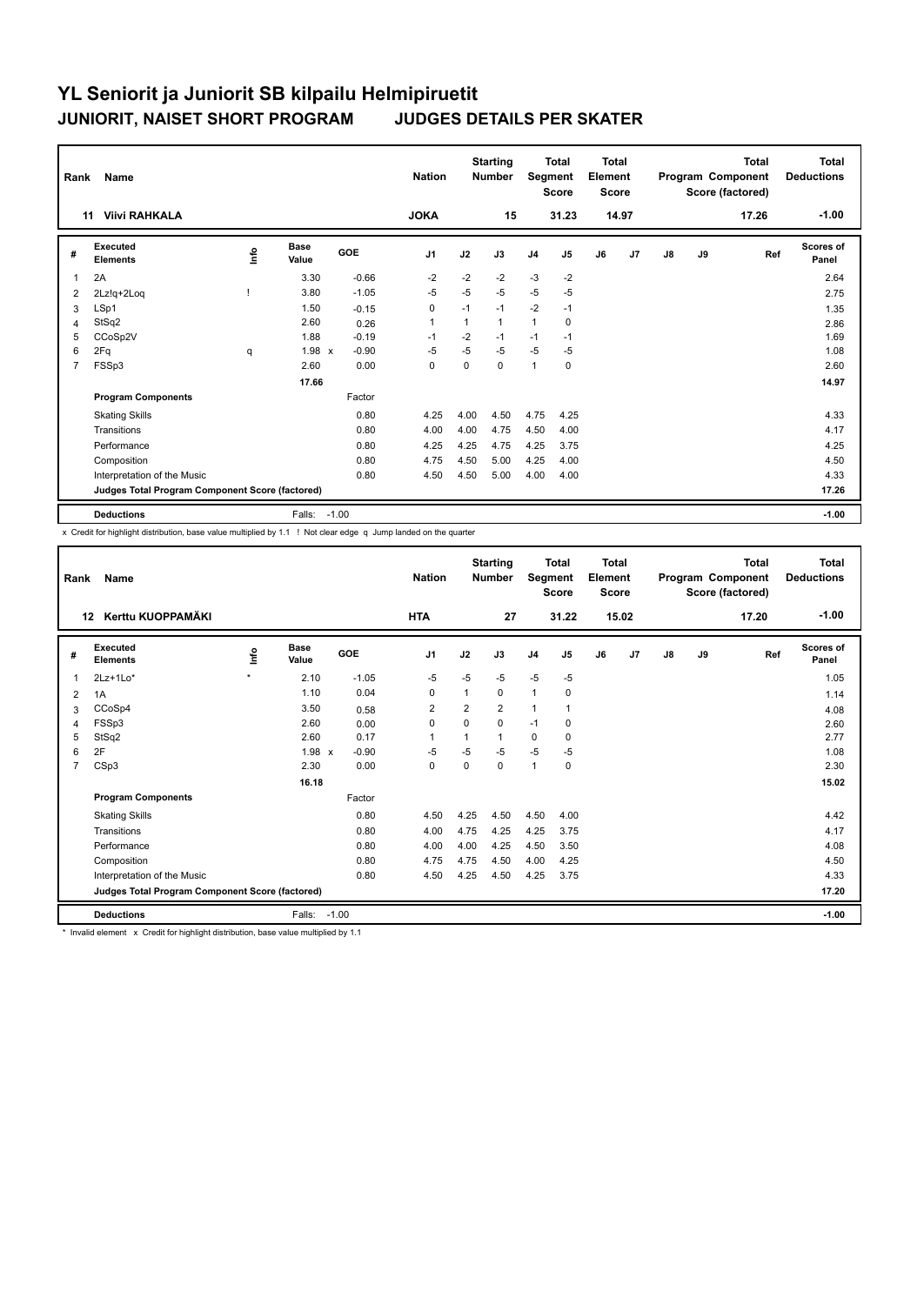| Rank           | Name<br><b>Alisa KOSKINEN</b><br>13             |    |                      |            | <b>Nation</b>  |             | <b>Starting</b><br><b>Number</b> |                | <b>Total</b><br>Segment<br><b>Score</b> | <b>Total</b><br>Element<br><b>Score</b> |       |               |    | <b>Total</b><br>Program Component<br>Score (factored) | <b>Total</b><br><b>Deductions</b> |
|----------------|-------------------------------------------------|----|----------------------|------------|----------------|-------------|----------------------------------|----------------|-----------------------------------------|-----------------------------------------|-------|---------------|----|-------------------------------------------------------|-----------------------------------|
|                |                                                 |    |                      |            | <b>KELS</b>    |             | 16                               |                | 31.19                                   |                                         | 16.31 |               |    | 14.88                                                 | 0.00                              |
| #              | Executed<br><b>Elements</b>                     | ۴ô | <b>Base</b><br>Value | <b>GOE</b> | J <sub>1</sub> | J2          | J3                               | J <sub>4</sub> | J5                                      | J6                                      | J7    | $\mathsf{J}8$ | J9 | Ref                                                   | Scores of<br>Panel                |
| 1              | FSSp4                                           |    | 3.00                 | 0.10       | 0              | $\mathbf 0$ | $\overline{2}$                   | $\mathbf{1}$   | 0                                       |                                         |       |               |    |                                                       | 3.10                              |
| 2              | 1A                                              |    | 1.10                 | 0.00       | 0              | 0           | 0                                | $\mathbf 0$    | 0                                       |                                         |       |               |    |                                                       | 1.10                              |
| 3              | $2Lz + 2Tq$                                     | q  | 3.40                 | $-1.05$    | $-5$           | $-5$        | $-5$                             | $-4$           | $-5$                                    |                                         |       |               |    |                                                       | 2.35                              |
| 4              | StSq1                                           |    | 1.80                 | $-0.12$    | $-1$           | $-1$        | 0                                | $-1$           | 0                                       |                                         |       |               |    |                                                       | 1.68                              |
| 5              | CSp4                                            |    | 2.60                 | 0.00       | 0              | 0           | 0                                | 0              | 0                                       |                                         |       |               |    |                                                       | 2.60                              |
| 6              | 2F                                              |    | $1.98 \times$        | 0.00       | $\Omega$       | 0           | $\Omega$                         | 0              | 0                                       |                                         |       |               |    |                                                       | 1.98                              |
| $\overline{7}$ | CCoSp4                                          |    | 3.50                 | 0.00       | 0              | $-1$        | $\Omega$                         | 0              | 1                                       |                                         |       |               |    |                                                       | 3.50                              |
|                |                                                 |    | 17.38                |            |                |             |                                  |                |                                         |                                         |       |               |    |                                                       | 16.31                             |
|                | <b>Program Components</b>                       |    |                      | Factor     |                |             |                                  |                |                                         |                                         |       |               |    |                                                       |                                   |
|                | <b>Skating Skills</b>                           |    |                      | 0.80       | 3.75           | 4.00        | 3.75                             | 3.75           | 3.75                                    |                                         |       |               |    |                                                       | 3.75                              |
|                | Transitions                                     |    |                      | 0.80       | 3.50           | 3.50        | 3.75                             | 4.00           | 3.75                                    |                                         |       |               |    |                                                       | 3.67                              |
|                | Performance                                     |    |                      | 0.80       | 3.50           | 3.75        | 4.00                             | 3.50           | 3.75                                    |                                         |       |               |    |                                                       | 3.67                              |
|                | Composition                                     |    |                      | 0.80       | 3.75           | 3.75        | 4.00                             | 3.50           | 4.00                                    |                                         |       |               |    |                                                       | 3.83                              |
|                | Interpretation of the Music                     |    |                      | 0.80       | 3.50           | 3.75        | 3.75                             | 3.25           | 3.75                                    |                                         |       |               |    |                                                       | 3.67                              |
|                | Judges Total Program Component Score (factored) |    |                      |            |                |             |                                  |                |                                         |                                         |       |               |    |                                                       | 14.88                             |
|                | <b>Deductions</b>                               |    |                      |            |                |             |                                  |                |                                         |                                         |       |               |    |                                                       | 0.00                              |

x Credit for highlight distribution, base value multiplied by 1.1 q Jump landed on the quarter

| Rank           | Name<br><b>Emmi STELLBERG</b><br>14             |      |                      |                      | <b>Nation</b>  |                | <b>Starting</b><br><b>Number</b> | Segment        | Total<br><b>Score</b> | Total<br>Element<br><b>Score</b> |       |               |    | <b>Total</b><br>Program Component<br>Score (factored) | <b>Total</b><br><b>Deductions</b> |
|----------------|-------------------------------------------------|------|----------------------|----------------------|----------------|----------------|----------------------------------|----------------|-----------------------|----------------------------------|-------|---------------|----|-------------------------------------------------------|-----------------------------------|
|                |                                                 |      |                      |                      | <b>TL</b>      |                | 21                               |                | 31.09                 |                                  | 14.93 |               |    | 16.16                                                 | 0.00                              |
| #              | <b>Executed</b><br><b>Elements</b>              | ١nf٥ | <b>Base</b><br>Value | GOE                  | J <sub>1</sub> | J2             | J3                               | J <sub>4</sub> | J5                    | J6                               | J7    | $\mathsf{J}8$ | J9 | Ref                                                   | <b>Scores of</b><br>Panel         |
| $\overline{1}$ | 2F                                              |      | 1.80                 | 0.18                 | $\mathbf{1}$   | $\overline{1}$ | $\mathbf{1}$                     | $\mathbf{1}$   | 1                     |                                  |       |               |    |                                                       | 1.98                              |
| 2              | $2Lz!+2T$                                       |      | 3.40                 | $-1.05$              | $-5$           | $-5$           | $-4$                             | $-5$           | $-5$                  |                                  |       |               |    |                                                       | 2.35                              |
| 3              | FSSp1                                           |      | 2.00                 | $-0.67$              | -4             | -4             | $-2$                             | $-3$           | $-3$                  |                                  |       |               |    |                                                       | 1.33                              |
| 4              | CCoSp3                                          |      | 3.00                 | 0.20                 | $\mathbf{1}$   | $\Omega$       | $\Omega$                         | $\overline{1}$ | 1                     |                                  |       |               |    |                                                       | 3.20                              |
| 5              | 1A                                              |      | 1.21                 | 0.04<br>$\mathsf{x}$ | 0              | 0              | 1                                | 1              | 0                     |                                  |       |               |    |                                                       | 1.25                              |
| 6              | StSq2                                           |      | 2.60                 | 0.00                 | 0              | $\Omega$       | $\Omega$                         | 1              | 0                     |                                  |       |               |    |                                                       | 2.60                              |
| $\overline{7}$ | CSp3                                            |      | 2.30                 | $-0.08$              | $\mathbf 0$    | $-1$           | $\Omega$                         | $-1$           | $\Omega$              |                                  |       |               |    |                                                       | 2.22                              |
|                |                                                 |      | 16.31                |                      |                |                |                                  |                |                       |                                  |       |               |    |                                                       | 14.93                             |
|                | <b>Program Components</b>                       |      |                      | Factor               |                |                |                                  |                |                       |                                  |       |               |    |                                                       |                                   |
|                | <b>Skating Skills</b>                           |      |                      | 0.80                 | 4.00           | 4.25           | 4.25                             | 4.50           | 4.00                  |                                  |       |               |    |                                                       | 4.17                              |
|                | Transitions                                     |      |                      | 0.80                 | 3.50           | 3.75           | 4.00                             | 4.00           | 4.00                  |                                  |       |               |    |                                                       | 3.92                              |
|                | Performance                                     |      |                      | 0.80                 | 3.75           | 3.50           | 4.25                             | 4.25           | 3.75                  |                                  |       |               |    |                                                       | 3.92                              |
|                | Composition                                     |      |                      | 0.80                 | 4.00           | 4.00           | 4.50                             | 4.25           | 4.25                  |                                  |       |               |    |                                                       | 4.17                              |
|                | Interpretation of the Music                     |      |                      | 0.80                 | 3.75           | 3.75           | 4.75                             | 4.50           | 3.75                  |                                  |       |               |    |                                                       | 4.00                              |
|                | Judges Total Program Component Score (factored) |      |                      |                      |                |                |                                  |                |                       |                                  |       |               |    |                                                       | 16.16                             |
|                | <b>Deductions</b>                               |      |                      |                      |                |                |                                  |                |                       |                                  |       |               |    |                                                       | 0.00                              |

x Credit for highlight distribution, base value multiplied by 1.1 ! Not clear edge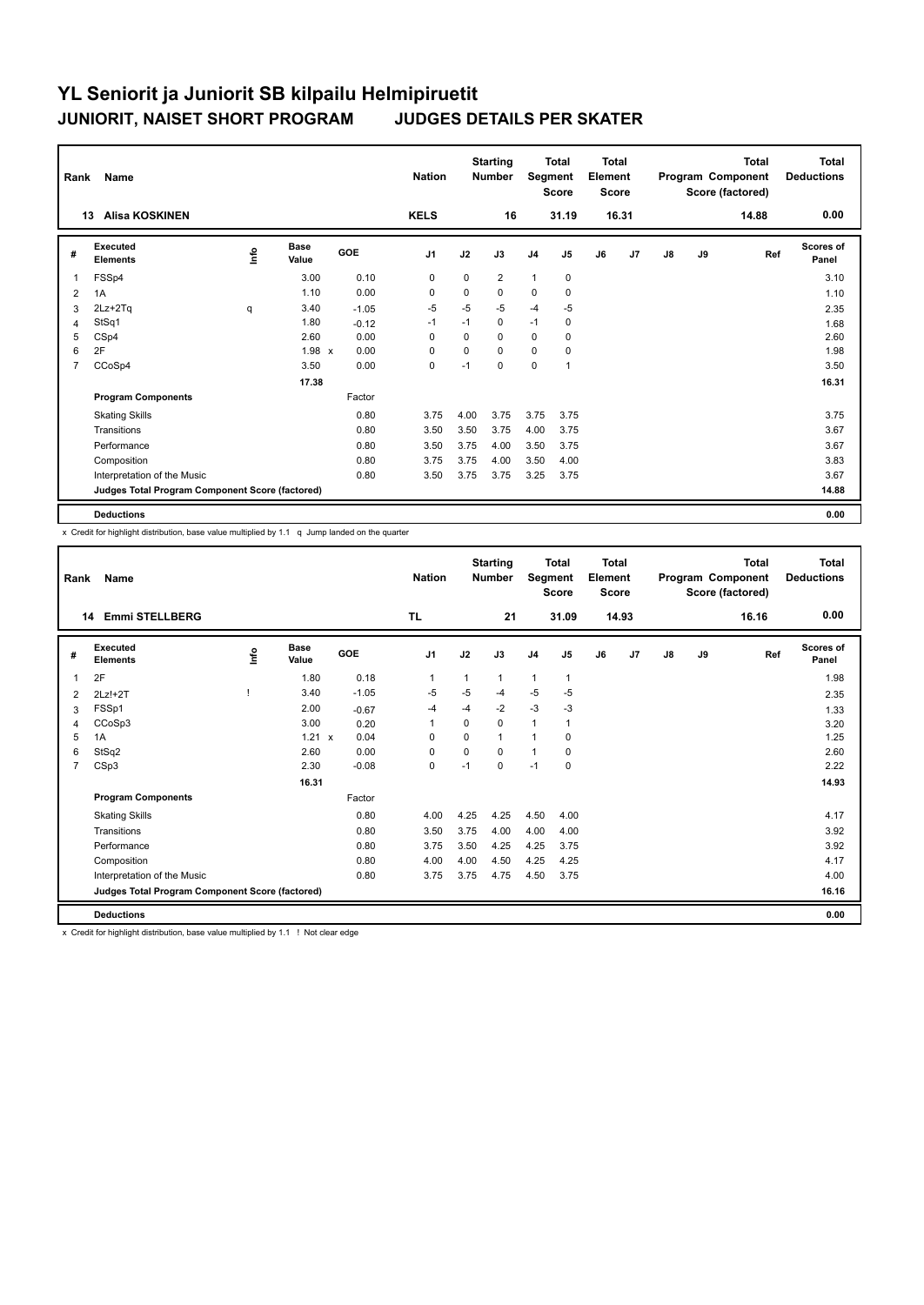| Rank           | Name                                            | <b>Nation</b> |                      | <b>Starting</b><br><b>Number</b> |                | <b>Total</b><br>Segment<br><b>Score</b> | <b>Total</b><br>Element<br><b>Score</b> |                |       |    | <b>Total</b><br>Program Component<br>Score (factored) | <b>Total</b><br><b>Deductions</b> |    |       |                    |
|----------------|-------------------------------------------------|---------------|----------------------|----------------------------------|----------------|-----------------------------------------|-----------------------------------------|----------------|-------|----|-------------------------------------------------------|-----------------------------------|----|-------|--------------------|
|                | <b>Cilla LAINE</b><br>15                        |               |                      |                                  | <b>PTL</b>     |                                         | 4                                       |                | 30.53 |    | 15.59                                                 |                                   |    | 14.94 | 0.00               |
| #              | Executed<br><b>Elements</b>                     | ١nfo          | <b>Base</b><br>Value | GOE                              | J <sub>1</sub> | J2                                      | J3                                      | J <sub>4</sub> | J5    | J6 | J7                                                    | $\mathsf{J}8$                     | J9 | Ref   | Scores of<br>Panel |
| 1              | 1A                                              |               | 1.10                 | $-0.44$                          | $-4$           | $-4$                                    | $-3$                                    | $-4$           | $-4$  |    |                                                       |                                   |    |       | 0.66               |
| $\overline{2}$ | $2Lz!+2T$                                       |               | 3.40                 | $-0.21$                          | $-2$           | $-1$                                    | $-1$                                    | $-1$           | $-1$  |    |                                                       |                                   |    |       | 3.19               |
| 3              | LSp2                                            |               | 1.90                 | $-0.06$                          | $-1$           | 0                                       | $-1$                                    | $\mathbf 0$    | 0     |    |                                                       |                                   |    |       | 1.84               |
| 4              | StSq2                                           |               | 2.60                 | $-0.17$                          | -1             | $-1$                                    | 0                                       | $-1$           | 0     |    |                                                       |                                   |    |       | 2.43               |
| 5              | FSSp3                                           |               | 2.60                 | 0.09                             | $-1$           | $\mathbf{1}$                            | $\overline{2}$                          | 0              | 0     |    |                                                       |                                   |    |       | 2.69               |
| 6              | 2F                                              |               | 1.98 x               | 0.00                             | $\Omega$       | 0                                       | $\Omega$                                | $\mathbf{1}$   | 0     |    |                                                       |                                   |    |       | 1.98               |
| 7              | CCoSp3                                          |               | 3.00                 | $-0.20$                          | 0              | $-2$                                    | 0                                       | $-1$           | $-1$  |    |                                                       |                                   |    |       | 2.80               |
|                |                                                 |               | 16.58                |                                  |                |                                         |                                         |                |       |    |                                                       |                                   |    |       | 15.59              |
|                | <b>Program Components</b>                       |               |                      | Factor                           |                |                                         |                                         |                |       |    |                                                       |                                   |    |       |                    |
|                | <b>Skating Skills</b>                           |               |                      | 0.80                             | 3.75           | 4.25                                    | 3.75                                    | 3.75           | 3.75  |    |                                                       |                                   |    |       | 3.75               |
|                | Transitions                                     |               |                      | 0.80                             | 3.50           | 4.00                                    | 3.50                                    | 3.50           | 3.50  |    |                                                       |                                   |    |       | 3.50               |
|                | Performance                                     |               |                      | 0.80                             | 3.75           | 4.00                                    | 3.75                                    | 3.75           | 3.75  |    |                                                       |                                   |    |       | 3.75               |
|                | Composition                                     |               |                      | 0.80                             | 4.00           | 4.00                                    | 3.75                                    | 3.50           | 4.00  |    |                                                       |                                   |    |       | 3.92               |
|                | Interpretation of the Music                     |               |                      | 0.80                             | 4.00           | 4.00                                    | 3.50                                    | 3.25           | 3.75  |    |                                                       |                                   |    |       | 3.75               |
|                | Judges Total Program Component Score (factored) |               |                      |                                  |                |                                         |                                         |                |       |    |                                                       |                                   |    |       | 14.94              |
|                | <b>Deductions</b>                               |               |                      |                                  |                |                                         |                                         |                |       |    |                                                       |                                   |    |       | 0.00               |

x Credit for highlight distribution, base value multiplied by 1.1 ! Not clear edge

| Rank           | <b>Name</b>                                     |                                  |                      |         | <b>Nation</b>  |                | <b>Starting</b><br><b>Number</b> | Segment        | <b>Total</b><br><b>Score</b> | Total<br>Element<br><b>Score</b> |       |    |    | <b>Total</b><br>Program Component<br>Score (factored) | <b>Total</b><br><b>Deductions</b> |
|----------------|-------------------------------------------------|----------------------------------|----------------------|---------|----------------|----------------|----------------------------------|----------------|------------------------------|----------------------------------|-------|----|----|-------------------------------------------------------|-----------------------------------|
|                | Jennica HYYTIÄ<br>16                            |                                  |                      |         | <b>JOKA</b>    |                | 26                               |                | 30.28                        |                                  | 14.40 |    |    | 16.88                                                 | $-1.00$                           |
| #              | <b>Executed</b><br><b>Elements</b>              | $\mathop{\mathsf{Irr}}\nolimits$ | <b>Base</b><br>Value | GOE     | J <sub>1</sub> | J2             | J3                               | J <sub>4</sub> | J <sub>5</sub>               | J6                               | J7    | J8 | J9 | Ref                                                   | <b>Scores of</b><br>Panel         |
| 1              | 2F                                              |                                  | 1.80                 | 0.18    | 1              |                | $\mathbf{1}$                     | $\mathbf{1}$   | 0                            |                                  |       |    |    |                                                       | 1.98                              |
| $\overline{2}$ | 2Lo+COMBO                                       |                                  | 1.70                 | $-0.85$ | $-5$           | $-5$           | $-5$                             | $-5$           | $-5$                         |                                  |       |    |    |                                                       | 0.85                              |
| 3              | CCoSp4                                          |                                  | 3.50                 | 0.12    | 1              | $\Omega$       | 2                                | 0              | $-1$                         |                                  |       |    |    |                                                       | 3.62                              |
| $\overline{4}$ | StSq1                                           |                                  | 1.80                 | 0.00    | 0              |                | 0                                | $\mathbf 0$    | $-1$                         |                                  |       |    |    |                                                       | 1.80                              |
| 5              | FSSp4                                           |                                  | 3.00                 | 0.20    | 1              | $\overline{2}$ | 1                                | $\Omega$       | 0                            |                                  |       |    |    |                                                       | 3.20                              |
| 6              | 1A                                              |                                  | $1.21 \times$        | 0.00    | $\mathbf 0$    |                | $\Omega$                         | $\mathbf 0$    | $\mathbf 0$                  |                                  |       |    |    |                                                       | 1.21                              |
| $\overline{7}$ | CSp2                                            |                                  | 1.80                 | $-0.06$ | 0              | $\Omega$       | 0                                | $-1$           | $-1$                         |                                  |       |    |    |                                                       | 1.74                              |
|                |                                                 |                                  | 14.81                |         |                |                |                                  |                |                              |                                  |       |    |    |                                                       | 14.40                             |
|                | <b>Program Components</b>                       |                                  |                      | Factor  |                |                |                                  |                |                              |                                  |       |    |    |                                                       |                                   |
|                | <b>Skating Skills</b>                           |                                  |                      | 0.80    | 4.50           | 4.75           | 4.25                             | 3.75           | 3.75                         |                                  |       |    |    |                                                       | 4.17                              |
|                | Transitions                                     |                                  |                      | 0.80    | 4.00           | 4.50           | 4.00                             | 3.75           | 3.75                         |                                  |       |    |    |                                                       | 3.92                              |
|                | Performance                                     |                                  |                      | 0.80    | 4.25           | 4.50           | 4.50                             | 4.25           | 3.75                         |                                  |       |    |    |                                                       | 4.33                              |
|                | Composition                                     |                                  |                      | 0.80    | 4.50           | 4.75           | 4.75                             | 3.75           | 4.00                         |                                  |       |    |    |                                                       | 4.42                              |
|                | Interpretation of the Music                     |                                  |                      | 0.80    | 4.25           | 4.50           | 4.75                             | 4.00           | 4.00                         |                                  |       |    |    |                                                       | 4.25                              |
|                | Judges Total Program Component Score (factored) |                                  |                      |         |                |                |                                  |                |                              |                                  |       |    |    |                                                       | 16.88                             |
|                | <b>Deductions</b>                               |                                  | Falls:               | $-1.00$ |                |                |                                  |                |                              |                                  |       |    |    |                                                       | $-1.00$                           |

x Credit for highlight distribution, base value multiplied by 1.1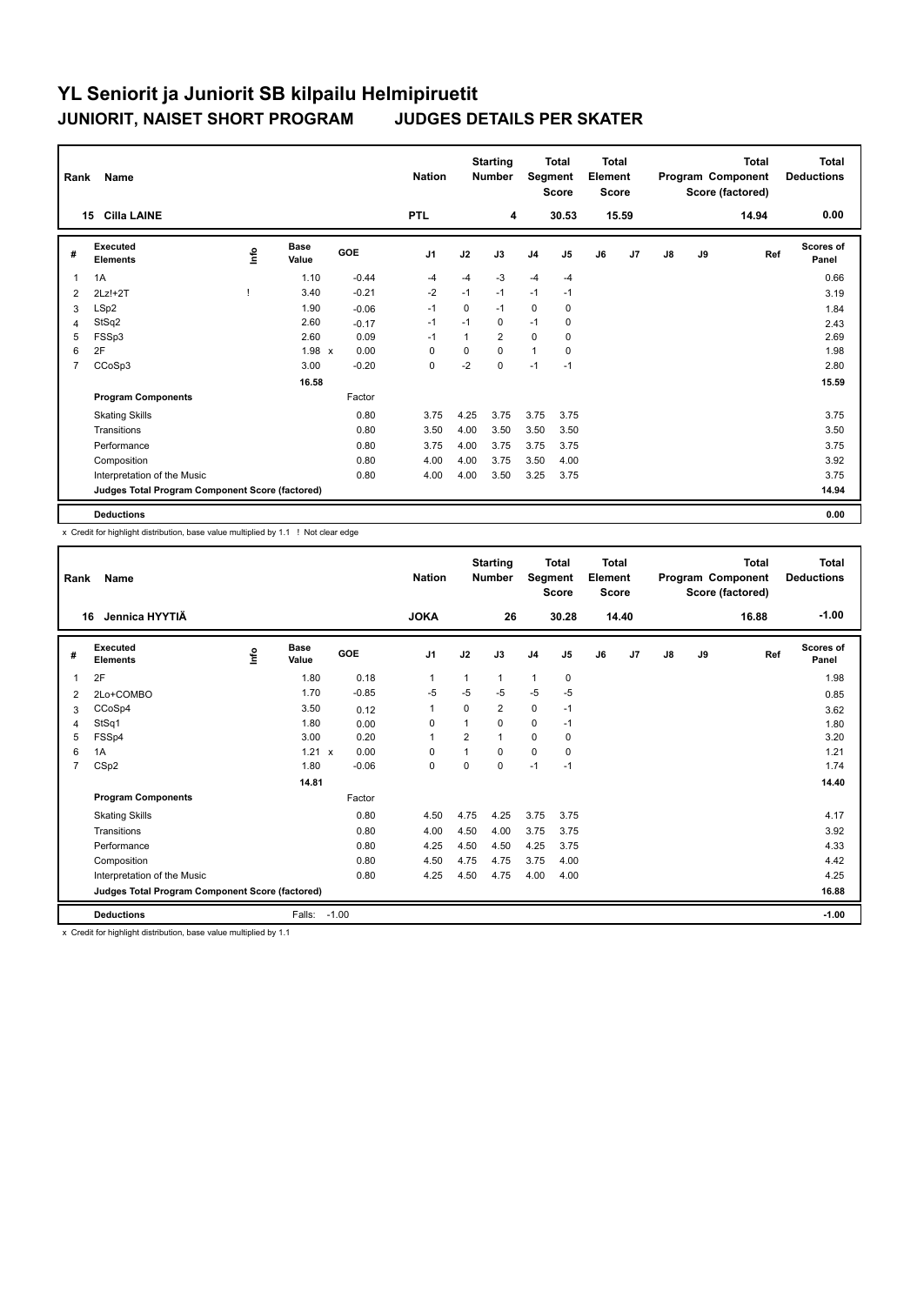| Rank           | Name                                            | <b>Nation</b> |                      | <b>Starting</b><br><b>Number</b> | Segment     | Total<br><b>Score</b> | <b>Total</b><br>Element<br><b>Score</b> |                |              |    | <b>Total</b><br>Program Component<br>Score (factored) | Total<br><b>Deductions</b> |    |       |                           |
|----------------|-------------------------------------------------|---------------|----------------------|----------------------------------|-------------|-----------------------|-----------------------------------------|----------------|--------------|----|-------------------------------------------------------|----------------------------|----|-------|---------------------------|
|                | <b>Millie COLLING</b><br>17                     |               |                      |                                  | <b>JOKA</b> |                       | $\mathbf{2}$                            |                | 29.93        |    | 12.91                                                 |                            |    | 17.02 | 0.00                      |
| #              | Executed<br><b>Elements</b>                     | Info          | <b>Base</b><br>Value | <b>GOE</b>                       | J1          | J2                    | J3                                      | J <sub>4</sub> | J5           | J6 | J7                                                    | $\mathsf{J}8$              | J9 | Ref   | <b>Scores of</b><br>Panel |
| 1              | 1A                                              |               | 1.10                 | 0.11                             | 0           | $\mathbf{1}$          | $\mathbf{1}$                            | $\mathbf{1}$   | $\mathbf{1}$ |    |                                                       |                            |    |       | 1.21                      |
| 2              | 2Lo<+2T<                                        | $\,<$         | 2.40                 | $-0.59$                          | -4          | $-5$                  | $-4$                                    | $-4$           | -5           |    |                                                       |                            |    |       | 1.81                      |
| 3              | FSSp2                                           |               | 2.30                 | $-0.23$                          | $-1$        | $-1$                  | 0                                       | $-2$           | $-1$         |    |                                                       |                            |    |       | 2.07                      |
| 4              | LSp1                                            |               | 1.50                 | $-0.15$                          | $-1$        | $-1$                  | 0                                       | $-1$           | $-2$         |    |                                                       |                            |    |       | 1.35                      |
| 5              | 2F<                                             | $\prec$       | $1.58 \times$        | $-0.29$                          | $-2$        | $-3$                  | $-1$                                    | $-2$           | $-2$         |    |                                                       |                            |    |       | 1.29                      |
| 6              | StSq1                                           |               | 1.80                 | 0.00                             | $-1$        | 1                     | 1                                       | 0              | $-1$         |    |                                                       |                            |    |       | 1.80                      |
| $\overline{7}$ | CCoSp4                                          |               | 3.50                 | $-0.12$                          | 0           | $-1$                  | $\Omega$                                | $\mathbf 0$    | $-1$         |    |                                                       |                            |    |       | 3.38                      |
|                |                                                 |               | 14.18                |                                  |             |                       |                                         |                |              |    |                                                       |                            |    |       | 12.91                     |
|                | <b>Program Components</b>                       |               |                      | Factor                           |             |                       |                                         |                |              |    |                                                       |                            |    |       |                           |
|                | <b>Skating Skills</b>                           |               |                      | 0.80                             | 3.75        | 4.25                  | 4.00                                    | 4.00           | 3.50         |    |                                                       |                            |    |       | 3.92                      |
|                | Transitions                                     |               |                      | 0.80                             | 4.00        | 4.25                  | 4.00                                    | 3.75           | 3.75         |    |                                                       |                            |    |       | 3.92                      |
|                | Performance                                     |               |                      | 0.80                             | 4.25        | 5.00                  | 4.50                                    | 4.50           | 3.75         |    |                                                       |                            |    |       | 4.42                      |
|                | Composition                                     |               |                      | 0.80                             | 4.75        | 5.25                  | 4.50                                    | 4.00           | 4.25         |    |                                                       |                            |    |       | 4.50                      |
|                | Interpretation of the Music                     |               |                      | 0.80                             | 4.75        | 5.50                  | 4.50                                    | 4.25           | 4.25         |    |                                                       |                            |    |       | 4.50                      |
|                | Judges Total Program Component Score (factored) |               |                      |                                  |             |                       |                                         |                |              |    |                                                       |                            |    |       | 17.02                     |
|                | <b>Deductions</b>                               |               |                      |                                  |             |                       |                                         |                |              |    |                                                       |                            |    |       | 0.00                      |

< Under-rotated jump x Credit for highlight distribution, base value multiplied by 1.1

| Rank           | Name<br><b>Sofia NIPPOLAINEN</b><br>18          |              |                      |         | <b>Nation</b>  |          | <b>Starting</b><br><b>Number</b> | Segment        | Total<br><b>Score</b> | Total<br>Element<br><b>Score</b> |       |    |    | Total<br>Program Component<br>Score (factored) | <b>Total</b><br><b>Deductions</b> |
|----------------|-------------------------------------------------|--------------|----------------------|---------|----------------|----------|----------------------------------|----------------|-----------------------|----------------------------------|-------|----|----|------------------------------------------------|-----------------------------------|
|                |                                                 |              |                      |         | <b>KULS</b>    |          | 23                               |                | 27.36                 |                                  | 13.14 |    |    | 14.22                                          | 0.00                              |
| #              | Executed<br><b>Elements</b>                     | lnfo         | <b>Base</b><br>Value | GOE     | J <sub>1</sub> | J2       | J3                               | J <sub>4</sub> | J <sub>5</sub>        | J6                               | J7    | J8 | J9 | Ref                                            | Scores of<br>Panel                |
| 1              | 2F                                              |              | 1.80                 | 0.18    | $\mathbf{1}$   | 1        | 1                                | $\mathbf{1}$   | $\mathbf{1}$          |                                  |       |    |    |                                                | 1.98                              |
| 2              | $1Lz^*+2T$                                      | $\pmb{\ast}$ | 1.30                 | $-0.65$ | $-5$           | $-5$     | $-5$                             | $-5$           | $-5$                  |                                  |       |    |    |                                                | 0.65                              |
| 3              | FSSp3                                           |              | 2.60                 | 0.00    | 0              | 0        | 0                                | 0              | 0                     |                                  |       |    |    |                                                | 2.60                              |
| 4              | 1A                                              |              | 1.21 x               | 0.00    | $\Omega$       | $\Omega$ | 0                                | $\Omega$       | $\Omega$              |                                  |       |    |    |                                                | 1.21                              |
| 5              | CCoSp4                                          |              | 3.50                 | 0.35    | $\mathbf{1}$   | 1        | 1                                | $\overline{1}$ | 0                     |                                  |       |    |    |                                                | 3.85                              |
| 6              | StSqB                                           |              | 1.50                 | $-0.15$ | $-1$           | $-1$     | $-1$                             | 0              | $-1$                  |                                  |       |    |    |                                                | 1.35                              |
| $\overline{7}$ | LSp1                                            |              | 1.50                 | 0.00    | 0              | $\Omega$ | $\Omega$                         | $\mathbf 0$    | $-1$                  |                                  |       |    |    |                                                | 1.50                              |
|                |                                                 |              | 13.41                |         |                |          |                                  |                |                       |                                  |       |    |    |                                                | 13.14                             |
|                | <b>Program Components</b>                       |              |                      | Factor  |                |          |                                  |                |                       |                                  |       |    |    |                                                |                                   |
|                | <b>Skating Skills</b>                           |              |                      | 0.80    | 3.75           | 3.75     | 3.50                             | 4.25           | 3.75                  |                                  |       |    |    |                                                | 3.75                              |
|                | Transitions                                     |              |                      | 0.80    | 3.50           | 3.75     | 3.25                             | 3.50           | 3.50                  |                                  |       |    |    |                                                | 3.50                              |
|                | Performance                                     |              |                      | 0.80    | 3.50           | 3.50     | 3.25                             | 3.25           | 3.50                  |                                  |       |    |    |                                                | 3.42                              |
|                | Composition                                     |              |                      | 0.80    | 3.75           | 3.75     | 3.75                             | 3.50           | 3.50                  |                                  |       |    |    |                                                | 3.67                              |
|                | Interpretation of the Music                     |              |                      | 0.80    | 3.50           | 3.50     | 3.25                             | 3.75           | 3.25                  |                                  |       |    |    |                                                | 3.42                              |
|                | Judges Total Program Component Score (factored) |              |                      |         |                |          |                                  |                |                       |                                  |       |    |    |                                                | 14.22                             |
|                | <b>Deductions</b>                               |              |                      |         |                |          |                                  |                |                       |                                  |       |    |    |                                                | 0.00                              |

\* Invalid element x Credit for highlight distribution, base value multiplied by 1.1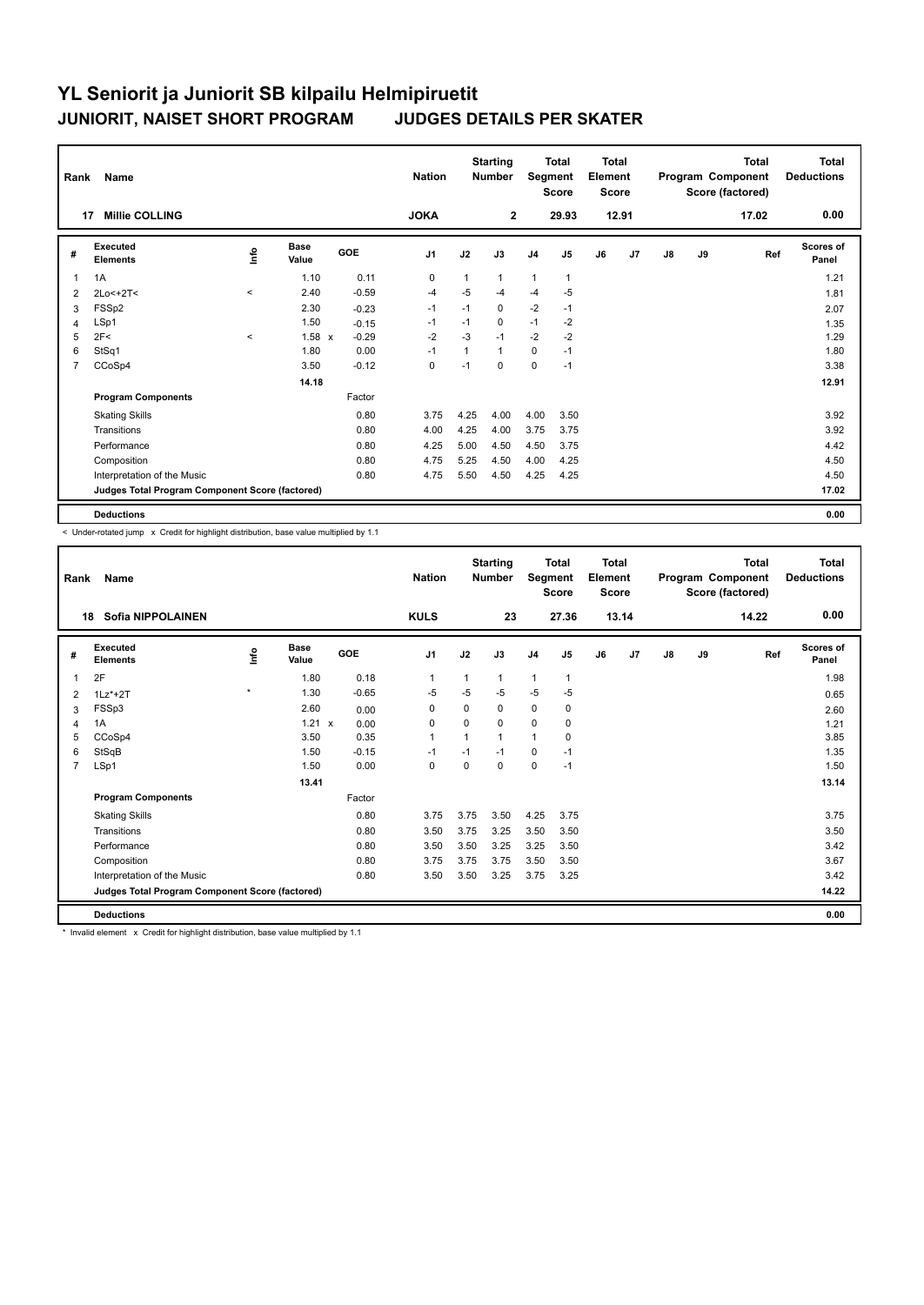| Rank           | Name                                            |              | <b>Nation</b>        |            | <b>Starting</b><br><b>Number</b> | Segment      | Total<br><b>Score</b> | <b>Total</b><br>Element<br><b>Score</b> |                          |    |       | <b>Total</b><br>Program Component<br>Score (factored) | <b>Total</b><br><b>Deductions</b> |       |                    |
|----------------|-------------------------------------------------|--------------|----------------------|------------|----------------------------------|--------------|-----------------------|-----------------------------------------|--------------------------|----|-------|-------------------------------------------------------|-----------------------------------|-------|--------------------|
|                | <b>Kija KARVONEN</b><br>19                      |              |                      |            | <b>TL</b>                        |              | 10                    |                                         | 27.25                    |    | 11.67 |                                                       |                                   | 15.58 | 0.00               |
| #              | Executed<br><b>Elements</b>                     | ١rfo         | <b>Base</b><br>Value | <b>GOE</b> | J <sub>1</sub>                   | J2           | J3                    | J <sub>4</sub>                          | J5                       | J6 | J7    | $\mathsf{J}8$                                         | J9                                | Ref   | Scores of<br>Panel |
| 1              | 1A                                              |              | 1.10                 | 0.00       | $\mathbf 0$                      | $\mathbf{1}$ | $\Omega$              | $\mathbf 0$                             | $\mathbf 0$              |    |       |                                                       |                                   |       | 1.10               |
| 2              | $1F^*$                                          | $\pmb{\ast}$ | 0.00                 | 0.00       | ٠                                |              |                       | ٠                                       | $\overline{\phantom{a}}$ |    |       |                                                       |                                   |       | 0.00               |
| 3              | CS <sub>p2</sub>                                |              | 1.80                 | 0.00       | 0                                | $\mathbf 0$  | $\Omega$              | $\mathbf 0$                             | $-1$                     |    |       |                                                       |                                   |       | 1.80               |
| 4              | $2Lo+2T$                                        |              | $3.30 \times$        | $-0.11$    | $-1$                             | $\mathbf 0$  | $-1$                  | $-1$                                    | 0                        |    |       |                                                       |                                   |       | 3.19               |
| 5              | FSSp                                            |              | 0.00                 | 0.00       | $\overline{\phantom{a}}$         |              |                       | ÷                                       | ٠                        |    |       |                                                       |                                   |       | 0.00               |
| 6              | StSq2                                           |              | 2.60                 | $-0.17$    | $-1$                             | 0            | 0                     | $-1$                                    | $-1$                     |    |       |                                                       |                                   |       | 2.43               |
| $\overline{7}$ | CCoSp4                                          |              | 3.50                 | $-0.35$    | $\overline{1}$                   | $-2$         | $\Omega$              | $-1$                                    | $-2$                     |    |       |                                                       |                                   |       | 3.15               |
|                |                                                 |              | 12.30                |            |                                  |              |                       |                                         |                          |    |       |                                                       |                                   |       | 11.67              |
|                | <b>Program Components</b>                       |              |                      | Factor     |                                  |              |                       |                                         |                          |    |       |                                                       |                                   |       |                    |
|                | <b>Skating Skills</b>                           |              |                      | 0.80       | 4.00                             | 4.75         | 3.75                  | 3.50                                    | 3.50                     |    |       |                                                       |                                   |       | 3.75               |
|                | Transitions                                     |              |                      | 0.80       | 4.00                             | 4.50         | 3.75                  | 3.25                                    | 3.75                     |    |       |                                                       |                                   |       | 3.83               |
|                | Performance                                     |              |                      | 0.80       | 4.00                             | 4.50         | 3.75                  | 3.75                                    | 3.00                     |    |       |                                                       |                                   |       | 3.83               |
|                | Composition                                     |              |                      | 0.80       | 4.25                             | 4.75         | 4.25                  | 3.25                                    | 3.75                     |    |       |                                                       |                                   |       | 4.08               |
|                | Interpretation of the Music                     |              |                      | 0.80       | 4.25                             | 4.75         | 4.25                  | 3.50                                    | 3.50                     |    |       |                                                       |                                   |       | 4.00               |
|                | Judges Total Program Component Score (factored) |              |                      |            |                                  |              |                       |                                         |                          |    |       |                                                       |                                   |       | 15.58              |
|                | <b>Deductions</b>                               |              |                      |            |                                  |              |                       |                                         |                          |    |       |                                                       |                                   |       | 0.00               |

\* Invalid element x Credit for highlight distribution, base value multiplied by 1.1

| Rank           | Name                                            |         |                      |            | <b>Nation</b>  |             | <b>Starting</b><br><b>Number</b> | Segment        | <b>Total</b><br><b>Score</b> | <b>Total</b><br>Element<br><b>Score</b> |       |               |    | <b>Total</b><br>Program Component<br>Score (factored) | <b>Total</b><br><b>Deductions</b> |
|----------------|-------------------------------------------------|---------|----------------------|------------|----------------|-------------|----------------------------------|----------------|------------------------------|-----------------------------------------|-------|---------------|----|-------------------------------------------------------|-----------------------------------|
| 20             | Anna KÄRKKÄINEN                                 |         |                      |            | <b>SATU</b>    |             | 1                                |                | 27.06                        |                                         | 13.26 |               |    | 13.80                                                 | 0.00                              |
| #              | Executed<br><b>Elements</b>                     | Info    | <b>Base</b><br>Value | <b>GOE</b> | J <sub>1</sub> | J2          | J3                               | J <sub>4</sub> | J5                           | J6                                      | J7    | $\mathsf{J}8$ | J9 | Ref                                                   | Scores of<br>Panel                |
| 1              | StSq1                                           |         | 1.80                 | $-0.18$    | $-1$           | $-1$        | 0                                | $-1$           | $-2$                         |                                         |       |               |    |                                                       | 1.62                              |
| 2              | 2F                                              |         | 1.80                 | $-0.12$    | $-1$           | $-1$        | $-1$                             | 0              | 0                            |                                         |       |               |    |                                                       | 1.68                              |
| 3              | FSSp1                                           |         | 2.00                 | $-0.53$    | -3             | $-4$        | $-2$                             | $-3$           | $-2$                         |                                         |       |               |    |                                                       | 1.47                              |
| 4              | $2Lo+1Lo*$                                      | $\star$ | 1.70                 | $-0.85$    | $-5$           | $-5$        | $-5$                             | $-5$           | $-5$                         |                                         |       |               |    |                                                       | 0.85                              |
| 5              | LSp4                                            |         | 2.70                 | 0.27       | 0              | 1           | 1                                | $\mathbf{1}$   | 1                            |                                         |       |               |    |                                                       | 2.97                              |
| 6              | 1A                                              |         | 1.21<br>$\mathbf{x}$ | $-0.04$    | 0              | $-1$        | 0                                | $\mathbf 0$    | $-1$                         |                                         |       |               |    |                                                       | 1.17                              |
| $\overline{7}$ | CCoSp4                                          |         | 3.50                 | 0.00       | $\mathbf 0$    | $\mathbf 0$ | 1                                | $\mathbf 0$    | $\mathbf 0$                  |                                         |       |               |    |                                                       | 3.50                              |
|                |                                                 |         | 14.71                |            |                |             |                                  |                |                              |                                         |       |               |    |                                                       | 13.26                             |
|                | <b>Program Components</b>                       |         |                      | Factor     |                |             |                                  |                |                              |                                         |       |               |    |                                                       |                                   |
|                | <b>Skating Skills</b>                           |         |                      | 0.80       | 3.25           | 3.50        | 3.00                             | 3.50           | 3.25                         |                                         |       |               |    |                                                       | 3.33                              |
|                | Transitions                                     |         |                      | 0.80       | 3.25           | 3.25        | 3.00                             | 3.50           | 3.25                         |                                         |       |               |    |                                                       | 3.25                              |
|                | Performance                                     |         |                      | 0.80       | 3.50           | 3.50        | 3.25                             | 4.00           | 3.25                         |                                         |       |               |    |                                                       | 3.42                              |
|                | Composition                                     |         |                      | 0.80       | 3.75           | 3.75        | 3.50                             | 3.50           | 3.50                         |                                         |       |               |    |                                                       | 3.58                              |
|                | Interpretation of the Music                     |         |                      | 0.80       | 3.75           | 3.75        | 3.50                             | 3.75           | 3.00                         |                                         |       |               |    |                                                       | 3.67                              |
|                | Judges Total Program Component Score (factored) |         |                      |            |                |             |                                  |                |                              |                                         |       |               |    |                                                       | 13.80                             |
|                | <b>Deductions</b>                               |         |                      |            |                |             |                                  |                |                              |                                         |       |               |    |                                                       | 0.00                              |

\* Invalid element x Credit for highlight distribution, base value multiplied by 1.1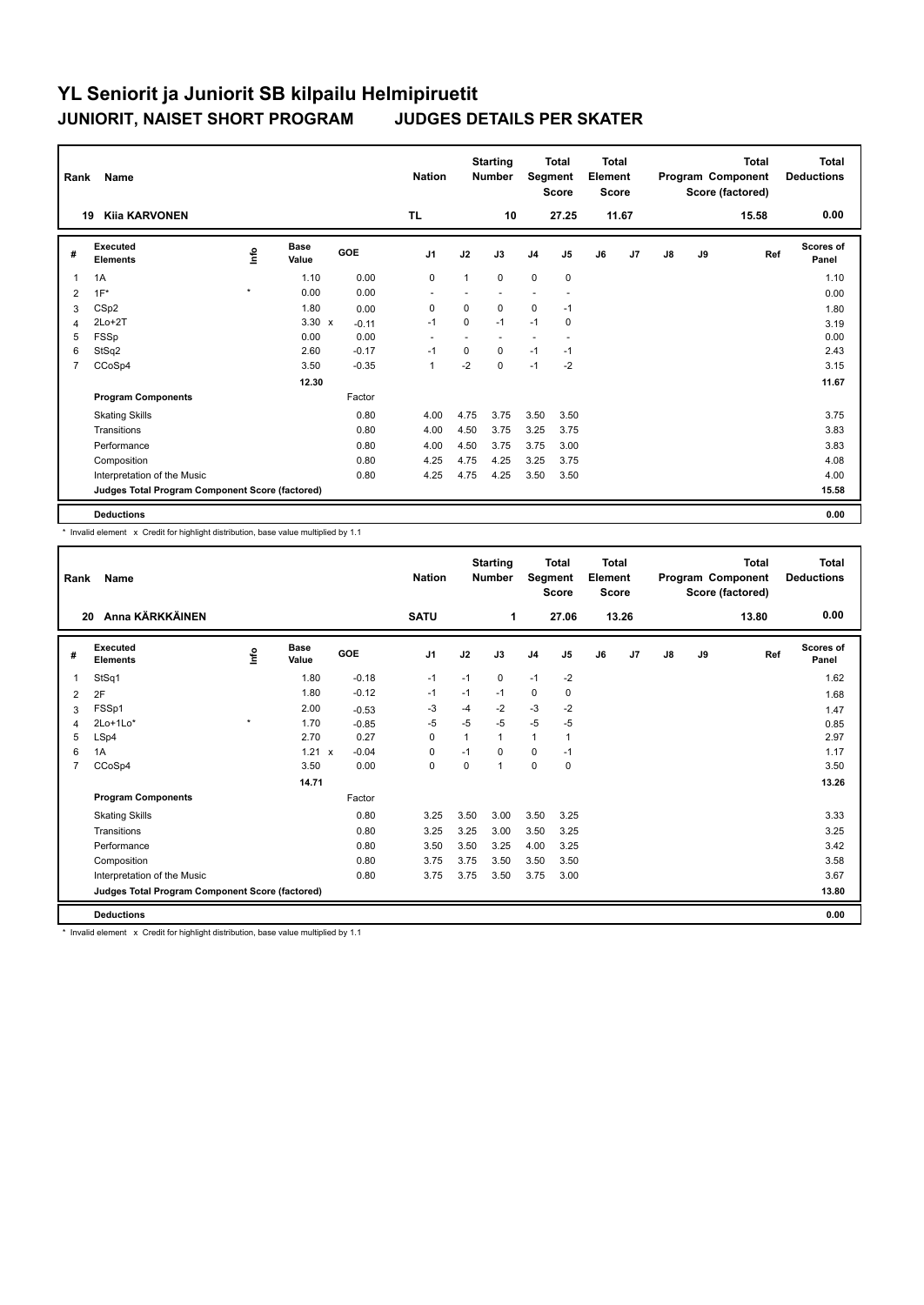| Rank           | Name                                            |            |                      |         | <b>Nation</b> |          | <b>Starting</b><br><b>Number</b> | Segment        | <b>Total</b><br><b>Score</b> | <b>Total</b><br>Element<br><b>Score</b> |                |    |    | <b>Total</b><br>Program Component<br>Score (factored) | Total<br><b>Deductions</b> |
|----------------|-------------------------------------------------|------------|----------------------|---------|---------------|----------|----------------------------------|----------------|------------------------------|-----------------------------------------|----------------|----|----|-------------------------------------------------------|----------------------------|
| 21             | Emilia HÄNNINEN                                 |            |                      |         | <b>ML</b>     |          | 14                               |                | 26.54                        |                                         | 11.08          |    |    | 16.46                                                 | $-1.00$                    |
| #              | Executed<br><b>Elements</b>                     | <b>Lin</b> | <b>Base</b><br>Value | GOE     | J1            | J2       | J3                               | J <sub>4</sub> | J <sub>5</sub>               | J6                                      | J <sub>7</sub> | J8 | J9 | Ref                                                   | Scores of<br>Panel         |
| $\overline{1}$ | 1A                                              |            | 1.10                 | 0.00    | 0             | 1        | 0                                | $\mathbf 0$    | 0                            |                                         |                |    |    |                                                       | 1.10                       |
| 2              | 2Lo<+COMBO                                      | $\prec$    | 1.36                 | $-0.68$ | $-5$          | -5       | $-5$                             | $-5$           | -5                           |                                         |                |    |    |                                                       | 0.68                       |
| 3              | 2F                                              |            | 1.80                 | $-0.18$ | $-1$          | $-1$     | $-1$                             | $-1$           | 0                            |                                         |                |    |    |                                                       | 1.62                       |
| $\overline{4}$ | LSp1                                            |            | 1.50                 | $-0.20$ | $-1$          | $-2$     | $-3$                             | $-1$           | $-1$                         |                                         |                |    |    |                                                       | 1.30                       |
| 5              | CCoSp2V                                         |            | 1.88                 | 0.00    | $\mathbf 1$   | $\Omega$ | $\Omega$                         | $\Omega$       | 0                            |                                         |                |    |    |                                                       | 1.88                       |
| 6              | StSq2                                           |            | 2.60                 | $-0.17$ | $-2$          | $-2$     | $\Omega$                         | $\mathbf 0$    | $\mathbf 0$                  |                                         |                |    |    |                                                       | 2.43                       |
| $\overline{7}$ | FSSp2                                           |            | 2.30                 | $-0.23$ | $-1$          | $-2$     | $-1$                             | $-1$           | $-1$                         |                                         |                |    |    |                                                       | 2.07                       |
|                |                                                 |            | 12.54                |         |               |          |                                  |                |                              |                                         |                |    |    |                                                       | 11.08                      |
|                | <b>Program Components</b>                       |            |                      | Factor  |               |          |                                  |                |                              |                                         |                |    |    |                                                       |                            |
|                | <b>Skating Skills</b>                           |            |                      | 0.80    | 4.00          | 4.00     | 4.00                             | 4.50           | 4.00                         |                                         |                |    |    |                                                       | 4.00                       |
|                | Transitions                                     |            |                      | 0.80    | 4.00          | 4.50     | 4.00                             | 4.25           | 3.75                         |                                         |                |    |    |                                                       | 4.08                       |
|                | Performance                                     |            |                      | 0.80    | 4.00          | 4.00     | 4.25                             | 4.75           | 3.75                         |                                         |                |    |    |                                                       | 4.08                       |
|                | Composition                                     |            |                      | 0.80    | 4.25          | 4.50     | 4.25                             | 4.25           | 4.00                         |                                         |                |    |    |                                                       | 4.25                       |
|                | Interpretation of the Music                     |            |                      | 0.80    | 4.00          | 4.25     | 4.00                             | 4.50           | 4.25                         |                                         |                |    |    |                                                       | 4.17                       |
|                | Judges Total Program Component Score (factored) |            |                      |         |               |          |                                  |                |                              |                                         |                |    |    |                                                       | 16.46                      |
|                | <b>Deductions</b>                               |            | Falls:               | $-1.00$ |               |          |                                  |                |                              |                                         |                |    |    |                                                       | $-1.00$                    |

< Under-rotated jump

| Rank | Name<br>Sini REPO<br>22                         |         |               |         | <b>Nation</b>            |      | <b>Starting</b><br><b>Number</b> | Segment        | <b>Total</b><br><b>Score</b> | <b>Total</b><br>Element<br><b>Score</b> |                |               |    | <b>Total</b><br>Program Component<br>Score (factored) | <b>Total</b><br><b>Deductions</b> |
|------|-------------------------------------------------|---------|---------------|---------|--------------------------|------|----------------------------------|----------------|------------------------------|-----------------------------------------|----------------|---------------|----|-------------------------------------------------------|-----------------------------------|
|      |                                                 |         |               |         | <b>KUTA</b>              |      | 25                               |                | 25.77                        |                                         | 11.31          |               |    | 14.46                                                 | 0.00                              |
| #    | Executed<br><b>Elements</b>                     | lnfo    | Base<br>Value | GOE     | J <sub>1</sub>           | J2   | J3                               | J <sub>4</sub> | J5                           | J6                                      | J <sub>7</sub> | $\mathsf{J}8$ | J9 | Ref                                                   | Scores of<br>Panel                |
| 1    | $2Lz!+2Lo$                                      |         | 3.80          | $-0.98$ | $-5$                     | $-5$ | $-4$                             | $-4$           | $-5$                         |                                         |                |               |    |                                                       | 2.82                              |
| 2    | 1A                                              |         | 1.10          | 0.04    | $\mathbf 0$              | 1    | $\Omega$                         | $\mathbf{1}$   | 0                            |                                         |                |               |    |                                                       | 1.14                              |
| 3    | FSSp                                            |         | 0.00          | 0.00    | ٠                        |      |                                  |                |                              |                                         |                |               |    |                                                       | 0.00                              |
| 4    | StSq1                                           |         | 1.80          | $-0.12$ | $-1$                     | $-1$ | $\Omega$                         | $\mathbf 0$    | $-2$                         |                                         |                |               |    |                                                       | 1.68                              |
| 5    | $1F^*$                                          | $\star$ | $0.00 \times$ | 0.00    | $\overline{\phantom{a}}$ |      |                                  | ÷              | $\overline{\phantom{a}}$     |                                         |                |               |    |                                                       | 0.00                              |
| 6    | LSp4                                            |         | 2.70          | $-0.18$ | $-1$                     | $-1$ | $\Omega$                         | $\mathbf 0$    | $-1$                         |                                         |                |               |    |                                                       | 2.52                              |
| 7    | CCoSp4                                          |         | 3.50          | $-0.35$ | $-1$                     | $-1$ | $\mathbf 0$                      | $-1$           | $-1$                         |                                         |                |               |    |                                                       | 3.15                              |
|      |                                                 |         | 12.90         |         |                          |      |                                  |                |                              |                                         |                |               |    |                                                       | 11.31                             |
|      | <b>Program Components</b>                       |         |               | Factor  |                          |      |                                  |                |                              |                                         |                |               |    |                                                       |                                   |
|      | <b>Skating Skills</b>                           |         |               | 0.80    | 3.50                     | 3.50 | 3.75                             | 3.75           | 3.25                         |                                         |                |               |    |                                                       | 3.58                              |
|      | Transitions                                     |         |               | 0.80    | 3.25                     | 3.25 | 3.50                             | 3.50           | 3.50                         |                                         |                |               |    |                                                       | 3.42                              |
|      | Performance                                     |         |               | 0.80    | 3.50                     | 3.25 | 3.75                             | 4.25           | 3.00                         |                                         |                |               |    |                                                       | 3.50                              |
|      | Composition                                     |         |               | 0.80    | 3.75                     | 3.50 | 4.00                             | 4.00           | 3.50                         |                                         |                |               |    |                                                       | 3.75                              |
|      | Interpretation of the Music                     |         |               | 0.80    | 3.75                     | 3.50 | 4.25                             | 4.25           | 3.50                         |                                         |                |               |    |                                                       | 3.83                              |
|      | Judges Total Program Component Score (factored) |         |               |         |                          |      |                                  |                |                              |                                         |                |               |    |                                                       | 14.46                             |
|      | <b>Deductions</b>                               |         |               |         |                          |      |                                  |                |                              |                                         |                |               |    |                                                       | 0.00                              |

\* Invalid element x Credit for highlight distribution, base value multiplied by 1.1 ! Not clear edge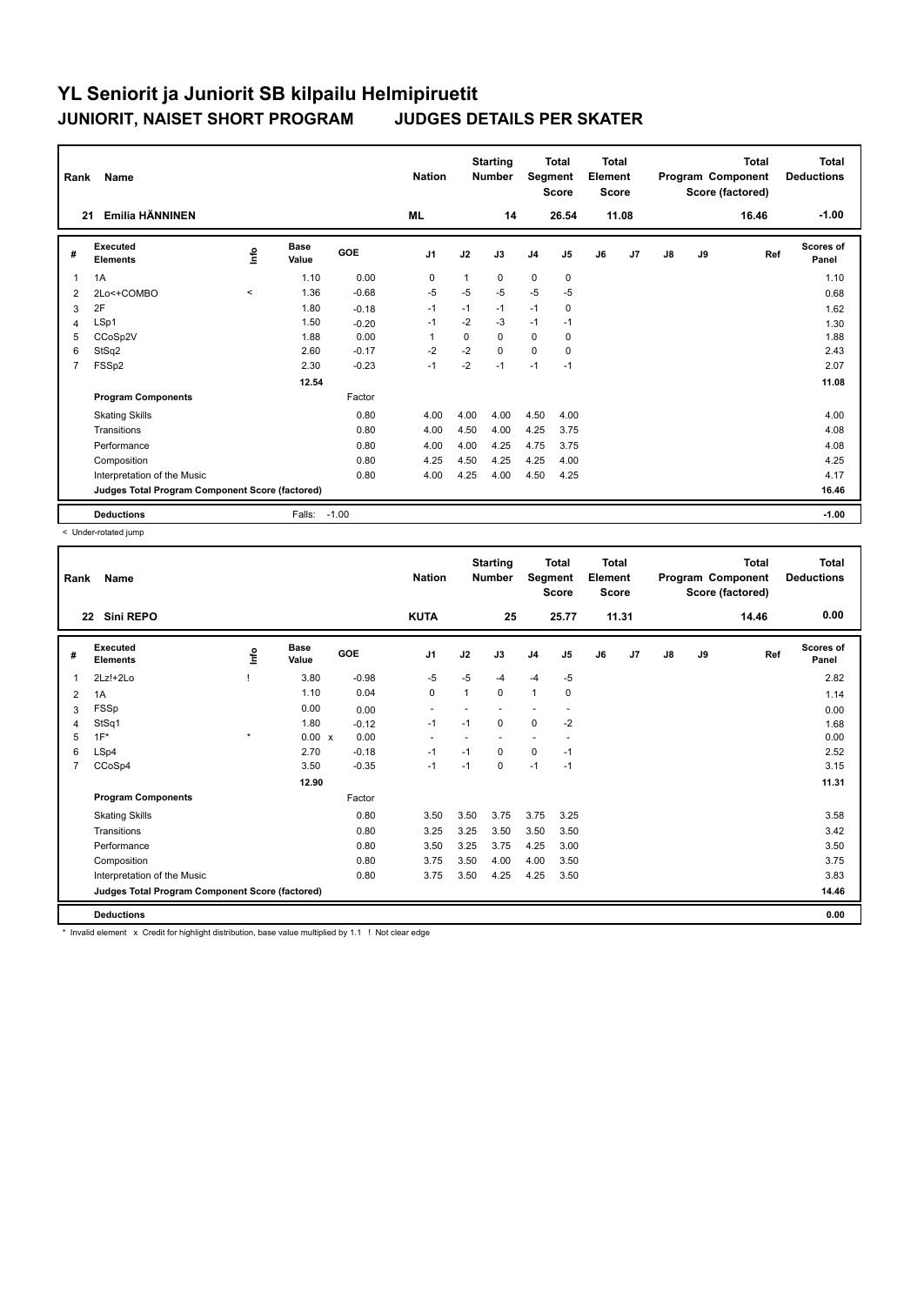| Rank           | <b>Name</b><br>Jasmin KEVARINMÄKI<br>23         |            |                      |         |                |      | <b>Starting</b><br><b>Number</b> | Segment        | <b>Total</b><br><b>Score</b> | Total<br>Element<br><b>Score</b> |                |               |         | Total<br>Program Component<br>Score (factored) | Total<br><b>Deductions</b> |
|----------------|-------------------------------------------------|------------|----------------------|---------|----------------|------|----------------------------------|----------------|------------------------------|----------------------------------|----------------|---------------|---------|------------------------------------------------|----------------------------|
|                |                                                 |            |                      |         | <b>TL</b>      |      | 12                               |                | 25.52                        |                                  | 12.78          |               |         | 14.74                                          | $-2.00$                    |
| #              | Executed<br><b>Elements</b>                     | <b>Lin</b> | <b>Base</b><br>Value | GOE     | J <sub>1</sub> | J2   | J3                               | J <sub>4</sub> | J <sub>5</sub>               | J6                               | J <sub>7</sub> | $\mathsf{J}8$ | J9      | Ref                                            | Scores of<br>Panel         |
| $\overline{1}$ | 1A                                              |            | 1.10                 | 0.04    | $\mathbf{1}$   | 1    | 0                                | $\mathbf 0$    | $\mathbf 0$                  |                                  |                |               |         |                                                | 1.14                       |
| 2              | CCoSp3                                          |            | 3.00                 | 0.30    |                | 1    | 1                                | $\mathbf{1}$   | 1                            |                                  |                |               |         |                                                | 3.30                       |
| 3              | 2Lz+COMBO+1T*                                   | $\star$    | 2.10                 | $-1.05$ | $-5$           | $-5$ | $-5$                             | $-5$           | $-5$                         |                                  |                |               |         |                                                | 1.05                       |
| $\overline{4}$ | FSS <sub>p4</sub>                               |            | 3.00                 | $-0.20$ | $-1$           | 0    | $-1$                             | $\mathbf 0$    | $-1$                         |                                  |                |               |         |                                                | 2.80                       |
| 5              | CSp3                                            |            | 2.30                 | $-0.23$ | $-1$           | $-1$ | 1                                | $-2$           | $-1$                         |                                  |                |               |         |                                                | 2.07                       |
| 6              | $2F$ !<                                         |            | $1.58 \times$        | $-0.72$ | $-5$           | $-5$ | $-5$                             | $-5$           | $-5$                         |                                  |                |               |         |                                                | 0.86                       |
| $\overline{7}$ | StSq1                                           |            | 1.80                 | $-0.24$ | $-1$           | $-3$ | $-1$                             | $-2$           | $\mathbf 0$                  |                                  |                |               |         |                                                | 1.56                       |
|                |                                                 |            | 14.88                |         |                |      |                                  |                |                              |                                  |                |               |         |                                                | 12.78                      |
|                | <b>Program Components</b>                       |            |                      | Factor  |                |      |                                  |                |                              |                                  |                |               |         |                                                |                            |
|                | <b>Skating Skills</b>                           |            |                      | 0.80    | 3.75           | 3.50 | 3.75                             | 3.75           | 3.75                         |                                  |                |               |         |                                                | 3.75                       |
|                | Transitions                                     |            |                      | 0.80    | 3.75           | 3.75 | 3.75                             | 3.75           | 3.75                         |                                  |                |               |         |                                                | 3.75                       |
|                | Performance                                     |            |                      | 0.80    | 3.50           | 3.25 | 3.50                             | 4.25           | 3.25                         |                                  |                |               |         |                                                | 3.42                       |
|                | Composition                                     |            |                      | 0.80    | 4.00           | 3.50 | 4.25                             | 4.00           | 3.75                         |                                  |                |               |         |                                                | 3.92                       |
|                | Interpretation of the Music                     |            |                      | 0.80    | 3.50           | 3.00 | 4.00                             | 4.00           | 3.25                         |                                  |                |               |         |                                                | 3.58                       |
|                | Judges Total Program Component Score (factored) |            |                      |         |                |      |                                  |                |                              |                                  |                |               |         |                                                | 14.74                      |
|                | <b>Deductions</b>                               | $-1.00$    |                      |         | Falls:         |      | $-1.00$                          |                |                              |                                  |                |               | $-2.00$ |                                                |                            |

< Under-rotated jump \* Invalid element x Credit for highlight distribution, base value multiplied by 1.1 ! Not clear edge

| Rank           | Name                                            |         |               |         | <b>Nation</b>            |          | <b>Starting</b><br><b>Number</b> | Segment        | Total<br><b>Score</b> | <b>Total</b><br>Element<br><b>Score</b> |       |               |    | <b>Total</b><br>Program Component<br>Score (factored) | <b>Total</b><br><b>Deductions</b> |
|----------------|-------------------------------------------------|---------|---------------|---------|--------------------------|----------|----------------------------------|----------------|-----------------------|-----------------------------------------|-------|---------------|----|-------------------------------------------------------|-----------------------------------|
|                | Ella KUIVALA<br>24                              |         |               |         | <b>MJT</b>               |          | 13                               |                | 24.85                 |                                         | 11.31 |               |    | 14.54                                                 | $-1.00$                           |
| #              | Executed<br><b>Elements</b>                     | ١m      | Base<br>Value | GOE     | J <sub>1</sub>           | J2       | J3                               | J <sub>4</sub> | J5                    | J6                                      | J7    | $\mathsf{J}8$ | J9 | Ref                                                   | Scores of<br>Panel                |
| $\mathbf{1}$   | 2Lzeq+COMBO                                     | e       | 1.68          | $-0.84$ | $-5$                     | $-5$     | $-5$                             | $-5$           | $-5$                  |                                         |       |               |    |                                                       | 0.84                              |
| 2              | 1A                                              |         | 1.10          | 0.00    | $\mathbf 0$              | $\Omega$ | $\Omega$                         | $\mathbf{1}$   | 0                     |                                         |       |               |    |                                                       | 1.10                              |
| 3              | StSq2                                           |         | 2.60          | $-0.09$ | $-1$                     | $-1$     | 0                                | 0              | 0                     |                                         |       |               |    |                                                       | 2.51                              |
| 4              | FSSp2                                           |         | 2.30          | $-0.46$ | $-3$                     | $-2$     | $-2$                             | $-2$           | $-1$                  |                                         |       |               |    |                                                       | 1.84                              |
| 5              | $1F^*$                                          | $\star$ | $0.00 \times$ | 0.00    | $\overline{\phantom{a}}$ |          |                                  | ٠              |                       |                                         |       |               |    |                                                       | 0.00                              |
| 6              | CCoSp4                                          |         | 3.50          | 0.12    | 0                        |          | 1                                | $\mathbf 0$    | 0                     |                                         |       |               |    |                                                       | 3.62                              |
| $\overline{7}$ | LSp1                                            |         | 1.50          | $-0.10$ | $\mathbf 0$              | $\Omega$ | $-1$                             | $-1$           | $-1$                  |                                         |       |               |    |                                                       | 1.40                              |
|                |                                                 |         | 12.68         |         |                          |          |                                  |                |                       |                                         |       |               |    |                                                       | 11.31                             |
|                | <b>Program Components</b>                       |         |               | Factor  |                          |          |                                  |                |                       |                                         |       |               |    |                                                       |                                   |
|                | <b>Skating Skills</b>                           |         |               | 0.80    | 3.50                     | 4.50     | 3.75                             | 4.00           | 4.00                  |                                         |       |               |    |                                                       | 3.92                              |
|                | Transitions                                     |         |               | 0.80    | 3.50                     | 4.00     | 3.75                             | 3.75           | 3.75                  |                                         |       |               |    |                                                       | 3.75                              |
|                | Performance                                     |         |               | 0.80    | 3.25                     | 3.00     | 3.50                             | 3.00           | 3.00                  |                                         |       |               |    |                                                       | 3.08                              |
|                | Composition                                     |         |               | 0.80    | 3.75                     | 4.00     | 4.25                             | 3.75           | 4.00                  |                                         |       |               |    |                                                       | 3.92                              |
|                | Interpretation of the Music                     |         |               | 0.80    | 3.50                     | 3.50     | 4.25                             | 3.50           | 3.50                  |                                         |       |               |    |                                                       | 3.50                              |
|                | Judges Total Program Component Score (factored) |         |               |         |                          |          |                                  |                |                       |                                         |       |               |    |                                                       | 14.54                             |
|                | <b>Deductions</b>                               |         | Falls:        | $-1.00$ |                          |          |                                  |                |                       |                                         |       |               |    |                                                       | $-1.00$                           |

\* Invalid element x Credit for highlight distribution, base value multiplied by 1.1 e Wrong edge q Jump landed on the quarter